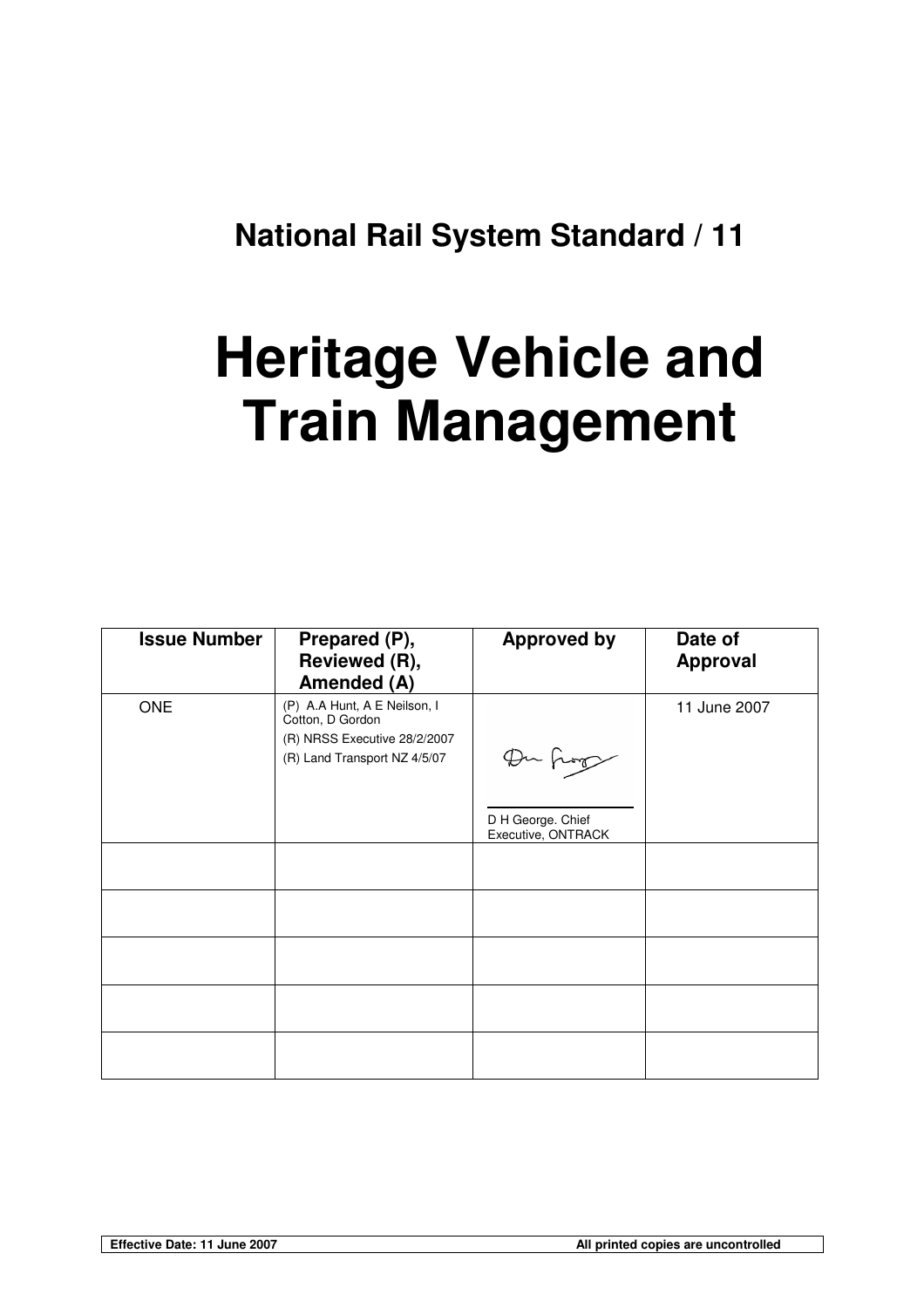## **PREFACE**

#### **National Rail System (NRS) Standard**

The objective of this NRS Standard is to set out the management framework and arrangements for the registration and operation of Heritage Vehicles on the NRS. It is applicable to Heritage Participants and any other Operator operating Heritage Vehicles on the NRS. It is intended to be consistent with the requirements set out in the relevant legislation and the Land Transport NZ document "Rail Safety Licensing and Safety Assessment Guidelines" and should be read in conjunction with those documents.

It should also be read in conjunction with the Heritage Participant's and Operator's safety system documentation and other applicable or relevant NRS Standards.

It is generic and specific to users of the NRS. The terminology chosen to apply to the NRS has been used in this NRS Standard (See NRSS/1). Capitalised terms are defined in NRSS/1 or in this Standard. "Standard" without further description means this NRS Standard, NRSS/11.

#### **Review of National Rail System (NRS) Standards**

NRS Standards are subject to periodic review and are kept up to date by the issue of amendments or new editions as necessary. The user is responsible for ensuring that they are in possession of the latest edition, and any applicable amendments.

Full details of all NRS Standards are available from ONTRACK (New Zealand Railways Corporation). The Document Controller for all NRS Standards is ONTRACK.

Suggestions for improvements to NRS Standards should be addressed to ONTRACK head office. Any inaccuracy found in a NRS Standard should be notified immediately to enable appropriate action to be taken.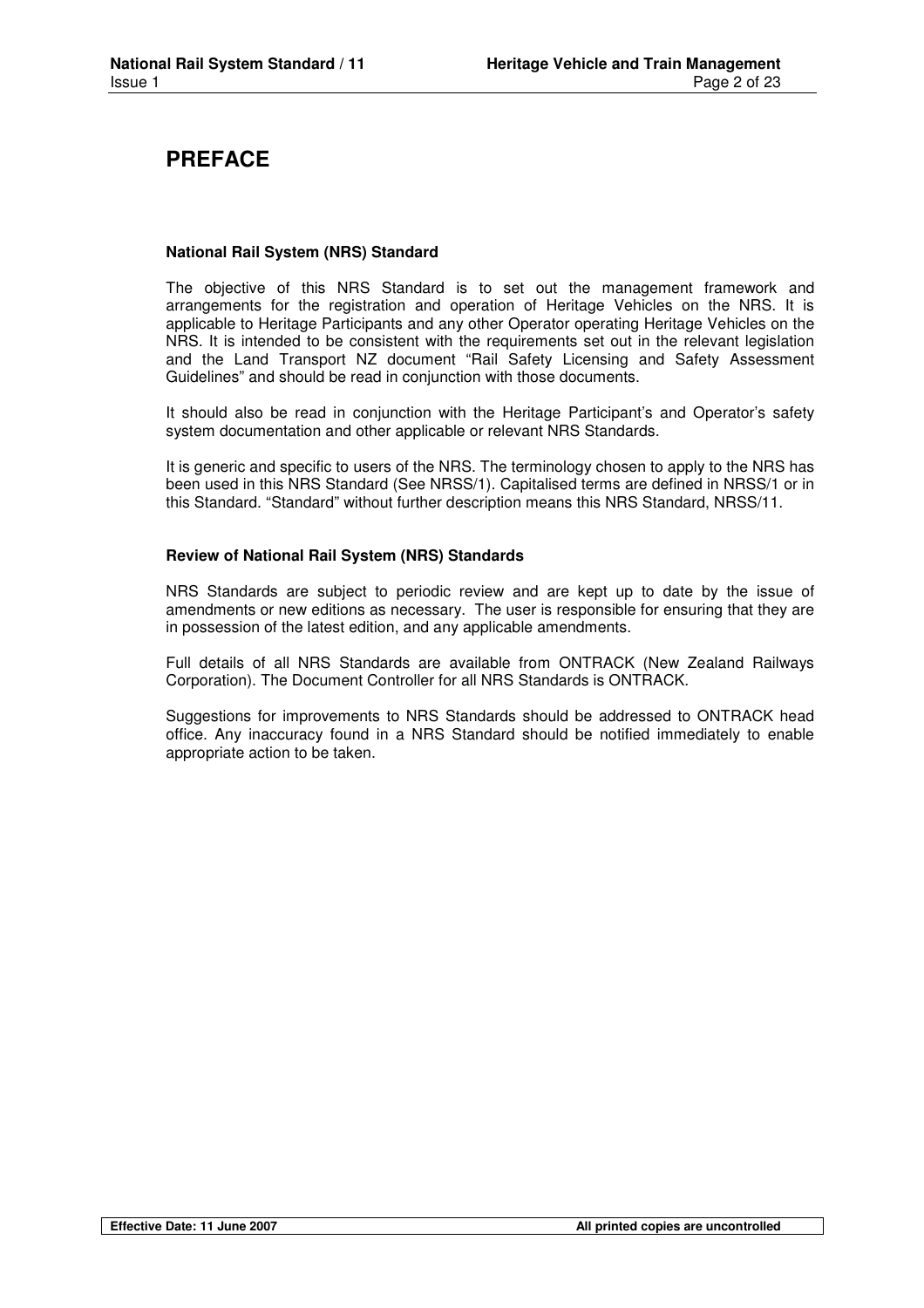## **CONTENTS**

| 1 |             |                                                                    |  |
|---|-------------|--------------------------------------------------------------------|--|
|   | 11          |                                                                    |  |
|   | 1.2         |                                                                    |  |
| 2 |             |                                                                    |  |
|   | 2.1         |                                                                    |  |
|   | 2.2         |                                                                    |  |
|   | 2.3         |                                                                    |  |
|   | 2.4         | Heritage Vehicle Providers: Registration of Vehicles by ONTRACK  8 |  |
|   | 2.5         |                                                                    |  |
|   | 2.6         |                                                                    |  |
| 3 |             |                                                                    |  |
|   | 3.1         |                                                                    |  |
|   | 3.2         |                                                                    |  |
|   | 3.3         |                                                                    |  |
|   | 3.4         |                                                                    |  |
|   | 3.5         |                                                                    |  |
|   | 3.6         |                                                                    |  |
|   | 3.7         |                                                                    |  |
|   | 3.8         |                                                                    |  |
|   | 3.9         |                                                                    |  |
|   | 3.10        |                                                                    |  |
|   | 3.11        |                                                                    |  |
|   | 3.12        |                                                                    |  |
|   | 3.13        |                                                                    |  |
|   | 3.14        |                                                                    |  |
|   | 3.15        |                                                                    |  |
| 4 |             |                                                                    |  |
| 5 |             |                                                                    |  |
| 6 | APPENDICES. |                                                                    |  |
|   | Appendix A. |                                                                    |  |
|   | Appendix B. |                                                                    |  |
|   | Appendix C. | Heritage Technical Committee (HTC) Terms of Reference  20          |  |
|   | Appendix D. | Heritage Operations Committee (HOC) Terms of Reference  22         |  |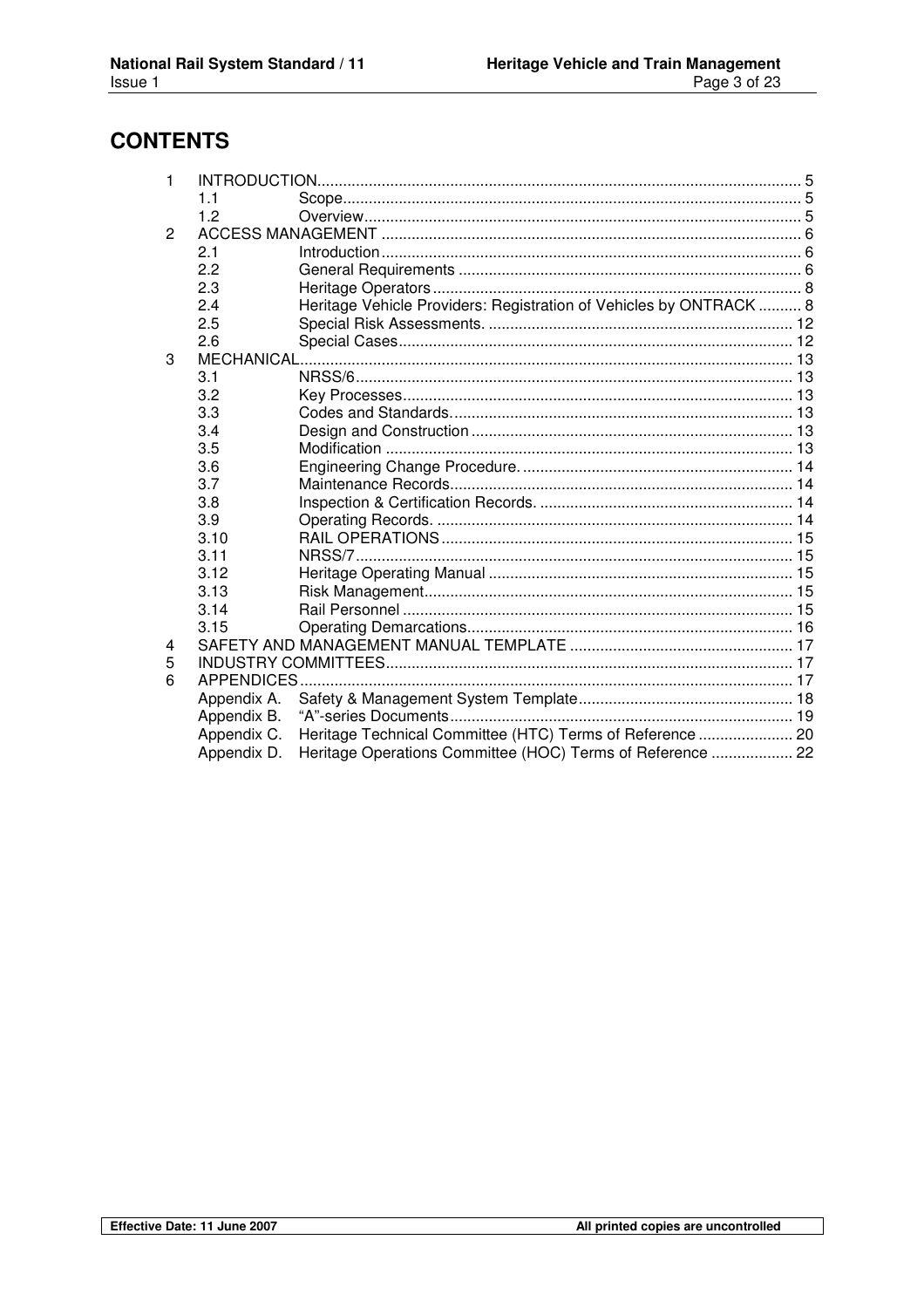## **DEFINITIONS**

As per NRSS/1 with the following definition amplified:

**"Heritage Vehicle"** is defined for the purposes of this standard as being:

- a) Any former Toll NZ / ONTRACK (or predecessor) passenger, freight or service vehicle, or locomotive which was introduced (or is of a class that was first introduced) 40 years or more before the date of registration and which is intended for operation on the NRS by a heritage organisation and which is either:
	- substantially in the same configuration it was when operating in Toll NZ / ONTRACK or predecessor service with the exception of the changes required to comply with this Standard and NRSS/6 or any law or regulation; or
	- has been modified after being disposed of by Toll NZ / ONTRACK or predecessor, but which has, subsequent to that modification, been approved by the Heritage Technical Committee and ONTRACK using the process for vehicle certification described in NRSS/6 and also in this Standard, or
- b) Any vehicle proposed to be operated under the Special Case arrangements described in clause 2.6 of this Standard, or
- c) Any other vehicle approved by ONTRACK.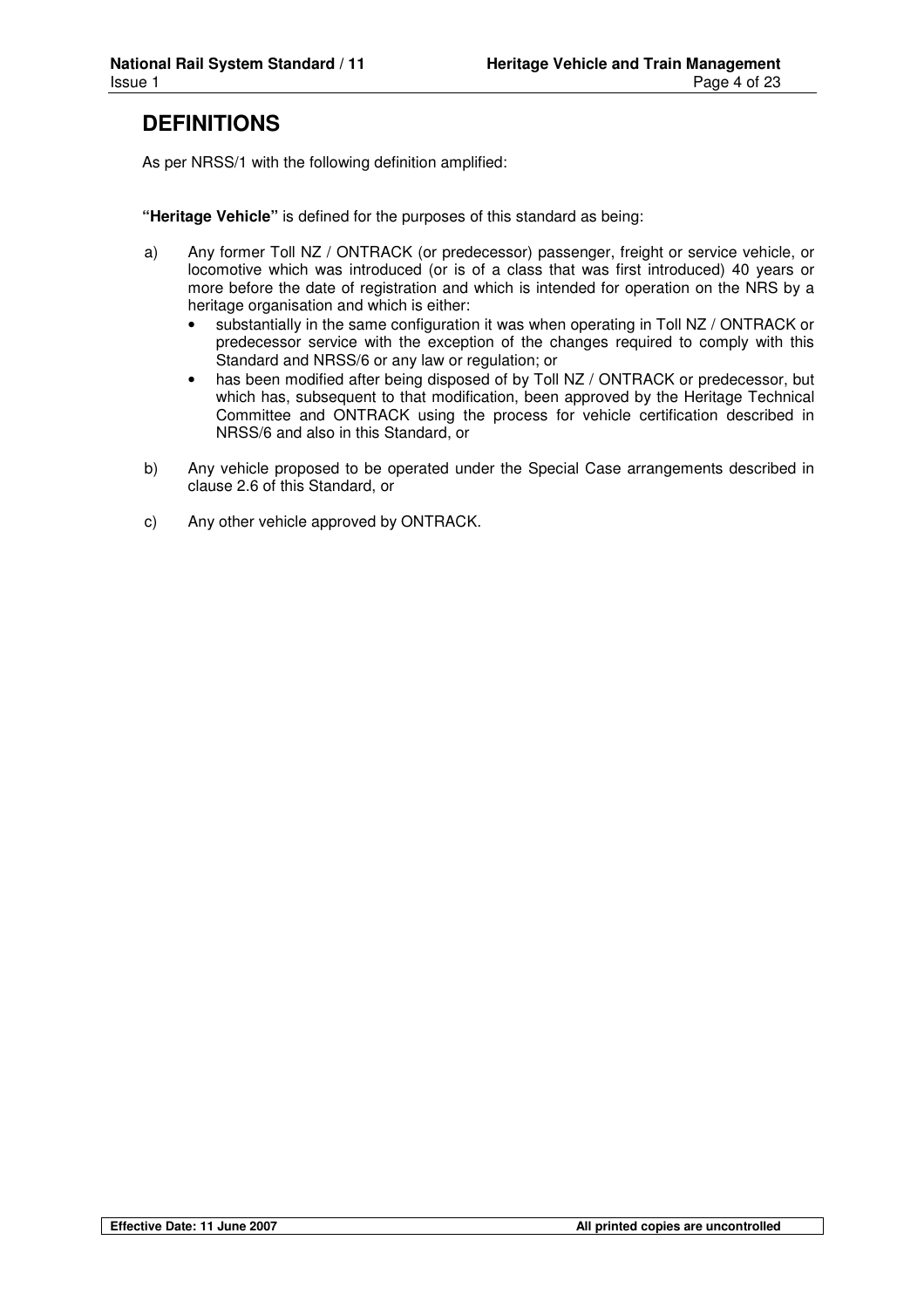## **1 INTRODUCTION**

#### **1.1 Scope**

- 1.1.1 This Standard sets out the management framework and arrangements for the registration and operation of Heritage Vehicles on the NRS. It also sets out ONTRACK's expectations and requirements as Access Provider and Network Controller of current and potential heritage organisations intending to act as Heritage Participants on the NRS.
- 1.1.2 This standard applies to:
	- an Operator operating a Heritage Vehicle,
	- a Heritage Vehicle Provider
- 1.1.3 This Standard alone does not provide all the requirements for Heritage Vehicles. Each Operator and each Heritage Participant is also required to comply with:
	- all relevant provisions of all other NRS Standards,
	- all applicable Acts and Regulations,
	- the Safety Case for and all other requirements of, its Rail Safety Licence,
	- the Rail Operating Rules and Procedures,

and in the case of Heritage Operators;

- that Operator's Heritage Access Agreement, including the "Common Access Terms",
- the Heritage Operating Manual
- 1.1.4 Heritage organisations have been party to the preparation of this Standard and the Heritage Technical and Operations Committees described in it have endorsed the terms of reference for their respective committees.
- 1.1.5 Prior to the introduction of this National Standard there were no national standards for Heritage Vehicles. This National Standard sets out to advance the ongoing development of a set of appropriate codes and standards for Heritage Vehicle maintenance, modification and operation.

#### **1.2 Overview**

1.2.1 For heritage organisations to attain network operating status and maintain the currency and competency necessary to maintain that status they must draw on each others' knowledge and experience, and the knowledge and practice of the wider rail industry. Individual groups may not have the resources or scale of operation to stand alone. It is vital that heritage organisations collaborate in order to share experience and knowledge, set standards for heritage operations and develop proficiency. The standing and behaviour of any individual Heritage Participant potentially affects the standing of all Heritage Participants as a group in the sight of statutory bodies, customers, other industry bodies, and the wider community. A national body of Heritage Participants plays a vital role in facilitating collaboration between Heritage Participants and setting and moderating the standards expected of them.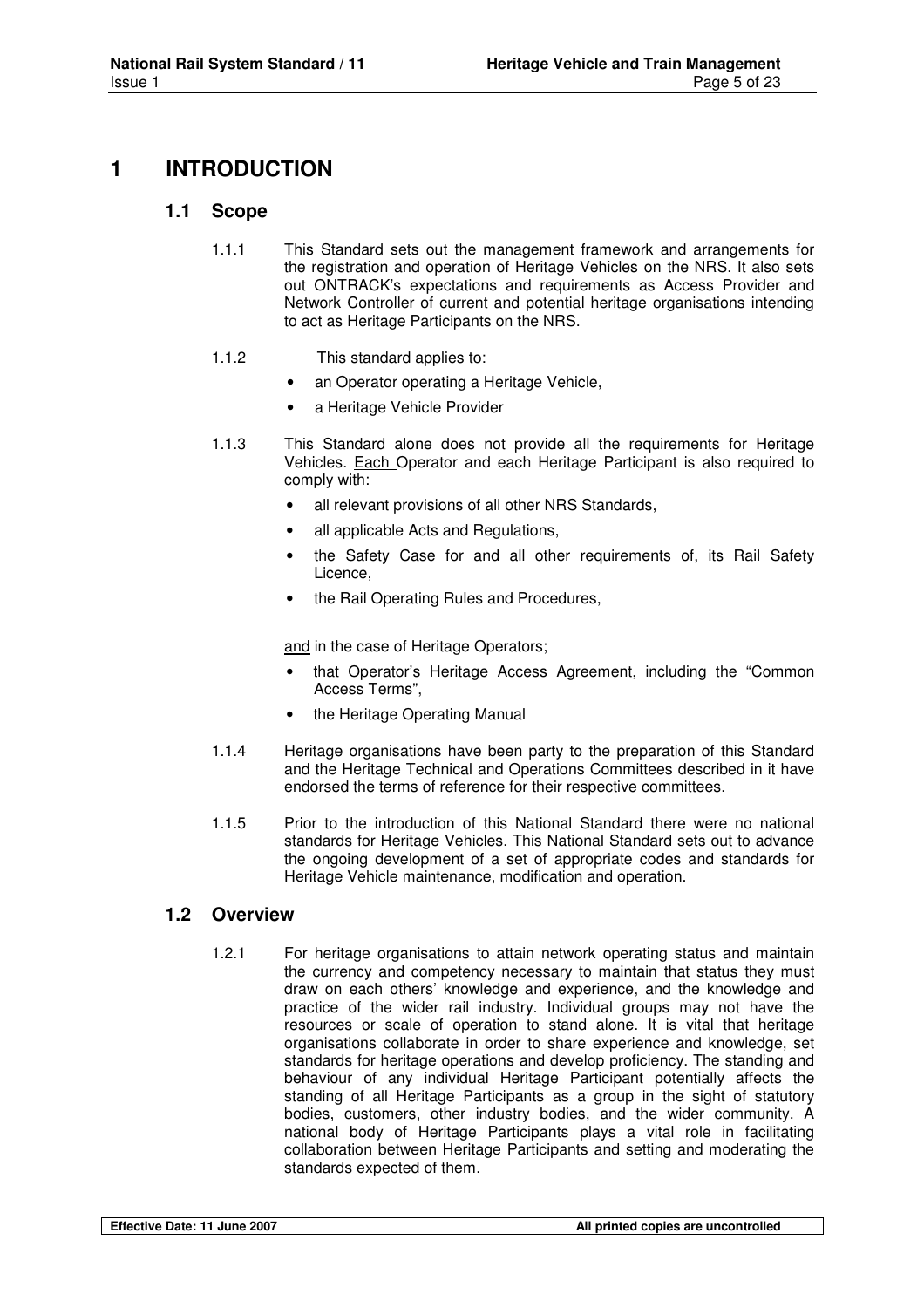- 1.2.2 In 2005 ONTRACK was directed by its shareholding ministers to assist Heritage Operators to move from operating under the Toll NZ Rail Service Licence and to assist them to move to self-sufficiency for heritage train management and operation.
- 1.2.3 Self sufficiency is taken to be achieved when a Heritage Operator is able to operate Heritage Vehicles on the NRS under its own rail safety licence, drawing resources from other Operators and Heritage Participants and interacting with the Access Provider as appropriate. It is noted that some Heritage Participants may elect not to attain full self sufficiency but nevertheless be Heritage Vehicle Providers to other Operators.

## **2 ACCESS MANAGEMENT**

#### **2.1 Introduction**

Section 2 of this document details requirements that all Heritage Participants must comply with before being authorised to operate Heritage Vehicles on the NRS, or provide Heritage Vehicles for operation on the NRS by other Operators. A summary of requirements are shown in Table 1 below.

| Requirement                               | <b>Clause</b> | Heritage<br><b>Vehicle</b><br><b>Provider</b> | Heritage<br>Operator |
|-------------------------------------------|---------------|-----------------------------------------------|----------------------|
| FRONZ membership and endorsement          | 2.2.1         | Yes                                           | Yes                  |
| Rail Safety Licence coverage              | 2.2.2         | Yes                                           | Yes                  |
| Peer review                               | 2.2.3         | Yes                                           | Yes                  |
| Audit requirements completed              | 2.2.4         | Yes                                           | Yes                  |
| <b>Access Agreement</b>                   | 2.3.1         |                                               | Yes                  |
| Heritage Operations Committee endorsement | 2.3.2         | $\overline{\phantom{a}}$                      | Yes                  |
| Heritage Technical Committee endorsement  | 2.4.1         | Yes                                           |                      |
| Annual inspection completed and current   | 2.4.2         | Yes                                           |                      |
| Certification completed and current       | 2.4.3         | Yes                                           |                      |
| Documentation provided to ONTRACK         | 2.4.6         | Yes                                           |                      |

#### **Table 1: Summary of Requirements**

#### **2.2 General Requirements**

These requirements apply to all Heritage Vehicle Providers and Heritage Operators.

#### 2.2.1 **FRONZ Membership and Endorsement**.

The Heritage Participant must have and maintain full membership of FRONZ.

FRONZ endorsement is required in support of any application by a Heritage Provider as follows;

- To the Heritage Technical Committee (HTC) for any proposal for registration of a Heritage Vehicle (refer section 2.4.1).
- To the Heritage Operating Committee (HOC) for any proposal requiring their endorsement for an Operator to operate on the NRS (refer section 2.3.2).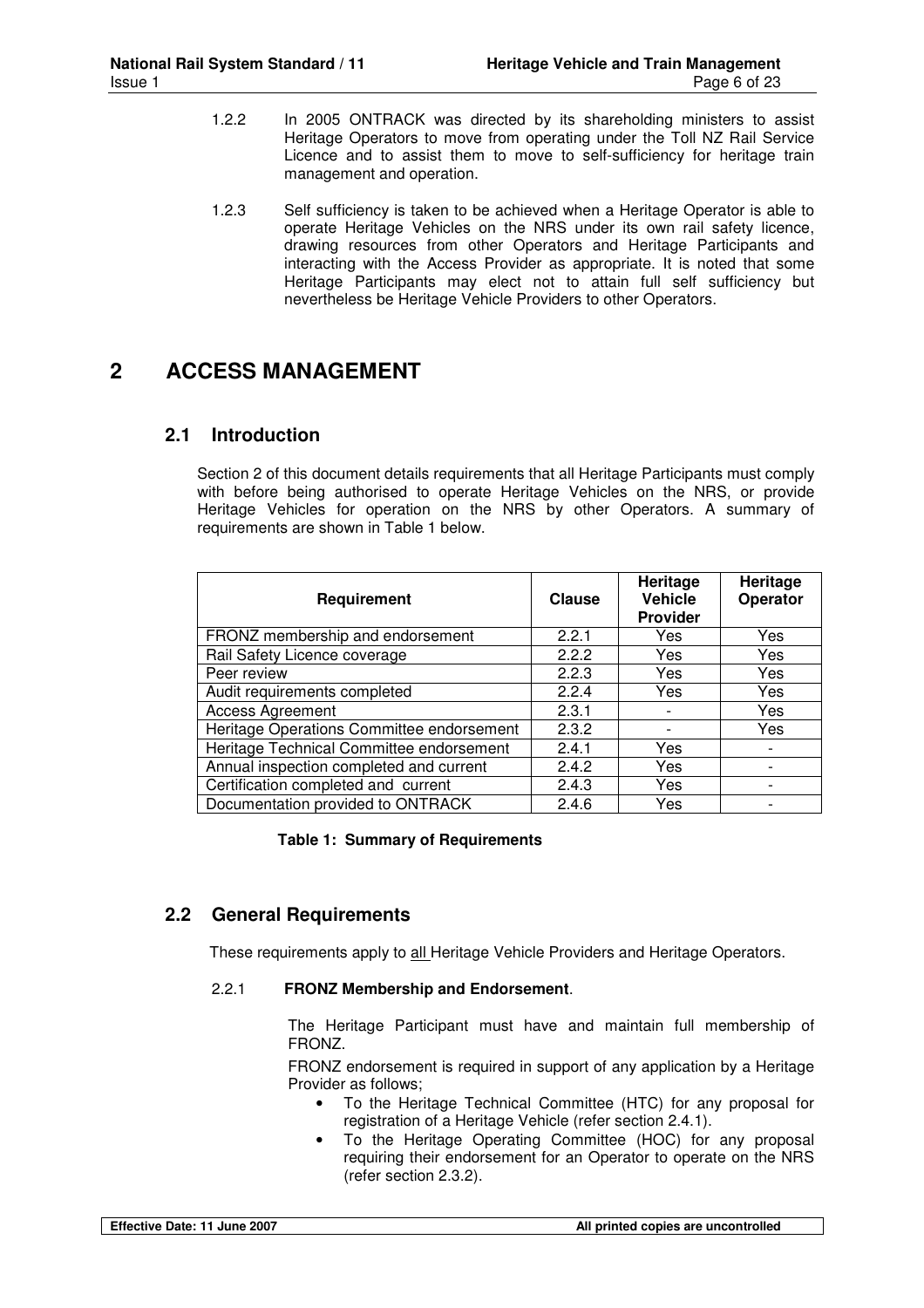Initial and ongoing endorsement by FRONZ will involve regular peer review of the Heritage Participant's activities. The HTC and HOC will specify a set of safety criteria which a Heritage Participant needs to meet for initial and ongoing FRONZ endorsement for their particular activities.

#### 2.2.2 **Rail Licence.**

In order to be granted access to operate Heritage Vehicles on the NRS, or to provide Heritage Vehicles for use by another Operator, a Heritage Participant must have, or be able to gain a current valid Rail Licence, backed by a management and safety system, with a scope of activity that covers and permits the provision and/or operation of the vehicles on the NRS or specified parts of it, and must provide evidence of this to ONTRACK on request.

#### 2.2.3 **Peer Review.**

To facilitate the transfer of knowledge of industry best practice amongst Heritage Participants, Heritage Participants must endorse, use and develop the peer review methodology of continuous improvement by providing results of internal and external audits, special inspections and certifications and an agreed summary of facts of any significant investigations into occurrences (after the the agreement of the individual Rail Participants has been given) to FRONZ and other Rail Participants, who will make them available for the perusal and benefit of all FRONZ members who are Heritage Participants authorised to access these reports. FRONZ will also make them available to ONTRACK. The peer review system should extend to having other Heritage Participants present and may extend to them actually assisting in carrying out specific vehicle inspections, system audits or other reviews. Heritage Participants and Operators will not be identified in any published peer review material if they so request.

#### 2.2.4 **Audit**

Prior to the first occasion on which a Heritage Participant either operates a Heritage Vehicle on the NRS or provides a Heritage Vehicle to another Operator to operate on the NRS, and thereafter when reasonably required by ONTRACK, that Heritage Participant must undergo a vertical slice audit of their management and safety system and procedures by ONTRACK. This is in addition to the requirements for new entry vehicles.

#### 2.2.5 **Preparation for Registration**

Heritage Vehicle Providers intending to register a vehicle for operation on the NRS some time in the future must submit to the Heritage Technical Committee a plan setting out how the Heritage Vehicle will be prepared for future Heritage Technical Committee endorsement (section 2.4.1). The plan must be in accordance with any criteria set by the Heritage Technical Committee from time to time. In this way the Heritage Technical Committee can provide guidance on vehicle design, construction, operation and maintenance in a timely manner before the vehicle registration is sought from ONTRACK.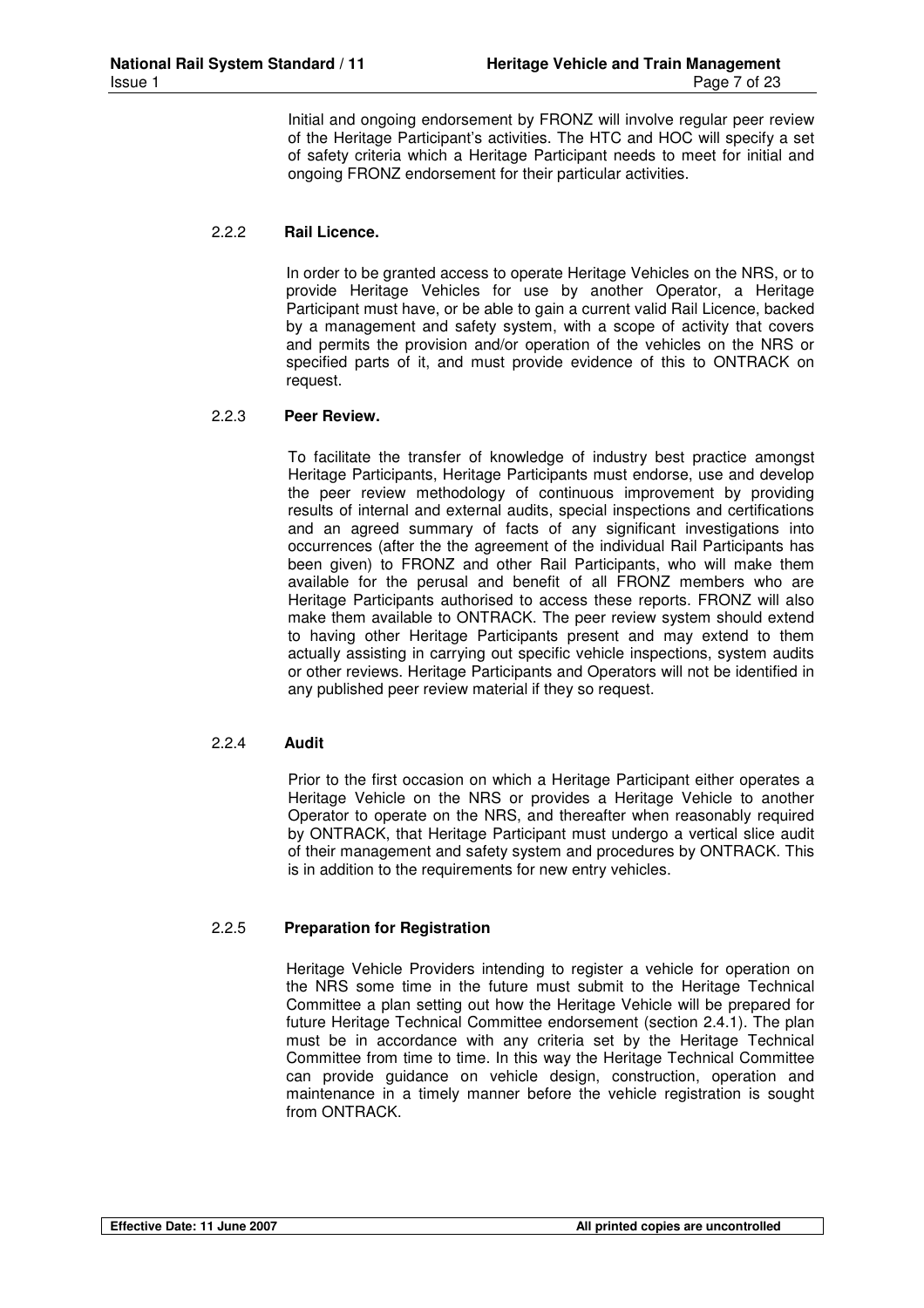#### **2.3 Heritage Operators**

#### 2.3.1 **Access Agreement**.

Each individual Heritage Operator when operating trains on the NRS will be required to enter into a Heritage Access Agreement with ONTRACK, which will contain similar terms for the majority of Heritage Operators, including being bound by the Common Access Terms.

Note: Important safety provisions in individual Access Agreements and the Common Access Terms are not repeated in this Standard. Each Heritage Operator must comply with all such requirements.

#### 2.3.2 **Heritage Operations Committee Endorsement**.

A Heritage Operator must be endorsed by the Heritage Operations Committee as appropriate to operate on the NRS prior to the first application to operate trains being made to ONTRACK. A copy of the letter of endorsement from the Committee must be provided to ONTRACK with the application to commence train operations on the NRS.

#### **2.4 Heritage Vehicle Providers: Registration of Vehicles by ONTRACK**

In its role of Access Provider, ONTRACK will maintain a register of all registered Heritage Vehicles that meet the requirements of this Standard, and are therefore authorised to operate on the NRS.

Before ONTRACK will allow a Heritage Vehicle to operate on the NRS, the following requirements must be met. These requirements also apply to new entry Heritage Vehicles and already registered vehicles that have been modified, or for which registration has been suspended or cancelled.

#### 2.4.1 **Heritage Technical Committee Endorsement**.

Each Heritage Vehicle must be endorsed by the Heritage Technical Committee as appropriate to operate on the NRS prior to application being made for their registration to ONTRACK. A copy of the letter of endorsement from the Committee must be provided to ONTRACK with the application for registration.

#### 2.4.2 **Annual Inspection**.

Each Heritage Vehicle must have an annual inspection which demonstrates that the Heritage Vehicle is fit to run (taking account of this documentation and subject to any conditions considered necessary). Re-inspection is required within 13 months of the date after passing the previous inspection. See also section 2.4.4.

The initial inspection and the annual inspection every second year thereafter must be carried out by an inspector independent (in terms of membership, employment etc.) of the Heritage Vehicle Provider. Every other year the inspection may be carried out by either an independent inspector or an inspector associated with the Heritage Vehicle Provider. Inspection by an inhouse inspector must to be to no less a standard than would be provided by an independent inspector.

In all cases, the inspector must be suitably experienced and qualified, and well versed in good sound railway engineering practice. The inspector must be approved by the Heritage Technical Committee. A copy of the inspection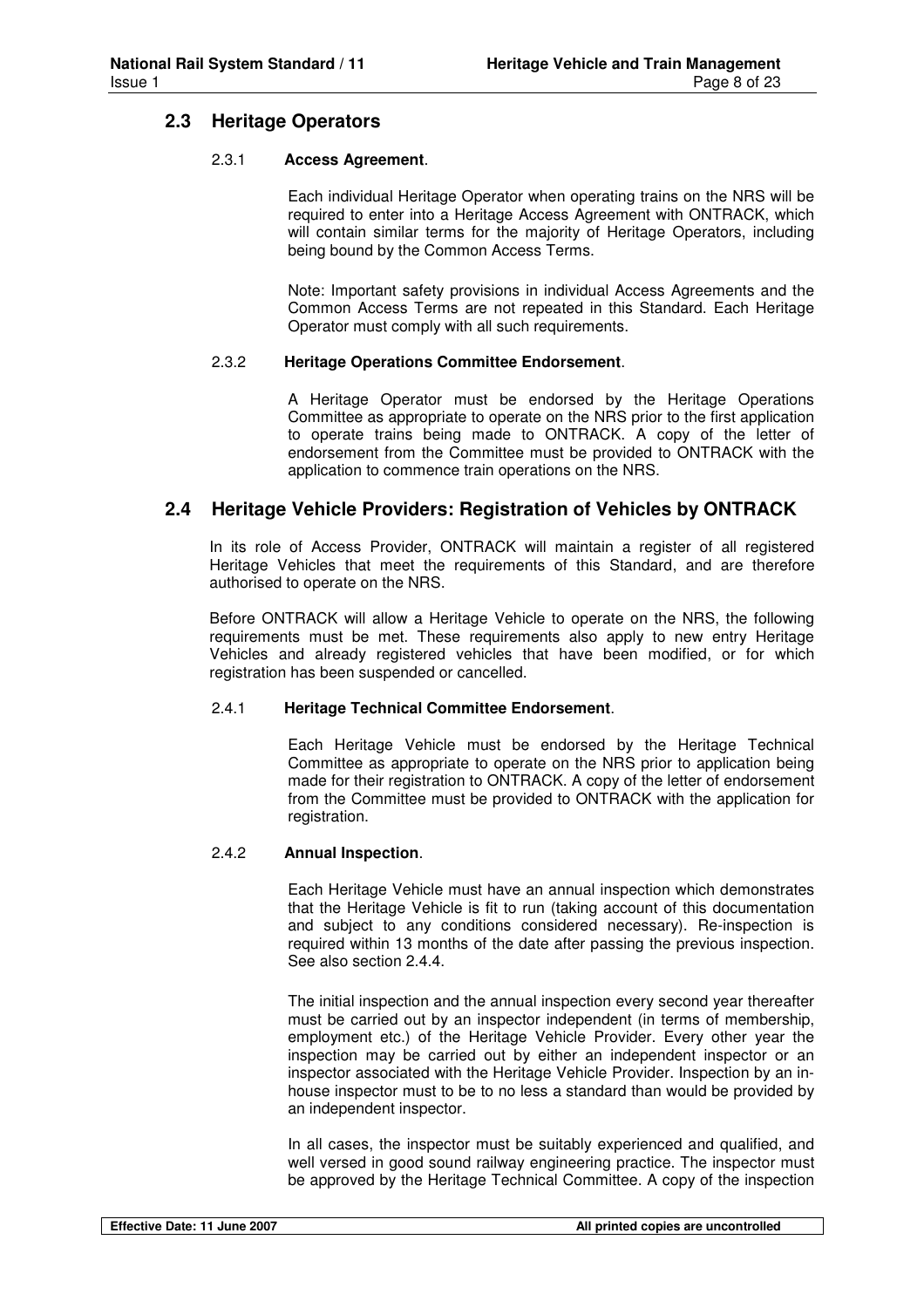certificate endorsed with any conditions imposed must be provided to ONTRACK with the application for registration and on each subsequent inspection.

#### 2.4.3 **Certification**.

**(a)** Each Heritage Vehicle must be certified as fit to run on the NRS in all respects, taking account of this documentation and subject to any conditions considered necessary:

- Upon being presented for operation on the NRS for the first time under the Heritage Vehicle Provider's Rail Safety Licence.
- Following any engineering change unless specifically exempted by the Heritage Technical Committee.
- Following major overhaul (unless specifically exempted by the Heritage Technical Committee and ONTRACK).
- After any incident which any aspect of the vehicle possibly contributed to, or which involved other than superficial damage to the vehicle.
- And in any case, at no greater interval than every six years.
- **(b)** Certification shall take into account at least the following:
	- Compliance with NRSS/6.
	- Compliance with the Heritage Vehicle Provider's Safety Case and Safety System.
	- The nature and extent of the proposed or likely operations on the NRS.
	- The suitability of the presenting organisation's management and safety systems generally and the proposed maintenance and inspection regime for the Heritage Vehicle in particular, including a suitably completed document matrix (refer to Appendix A and Appendix B for an example of recommended practice).
	- The ability of the organisation to maintain the Heritage Vehicle in accordance with its management and safety system, including record keeping.
	- The original construction standards used and current compliance with these.
	- The documentation of any structural modifications, including the adequacy of design calculations and drawings.
	- The documentation of any structural repair, overhaul etc. in terms of adequacy of the work carried out and examination of any normally hidden aspects of the Heritage Vehicle body and structure exposed during the work.
	- Assessment of structure and body condition.
	- The known maintenance history of the Heritage Vehicle.
	- Evidence that a risk assessment process has been undertaken for the operation of the Heritage Vehicle and that the Heritage Vehicle has an acceptable risk profile under the Heritage Vehicle Provider's Safety Case approved by Land Transport NZ.
- **(c)** The certifier must be a person unanimously endorsed by the Heritage Technical Committee to be a suitably experienced and qualified person and must in any event, be an appropriately qualified professional engineer, preferably a Chartered Professional Engineer (CPEng). The certification must follow or be accompanied by an inspection under section 2.4.2 A copy of the certification endorsed with any conditions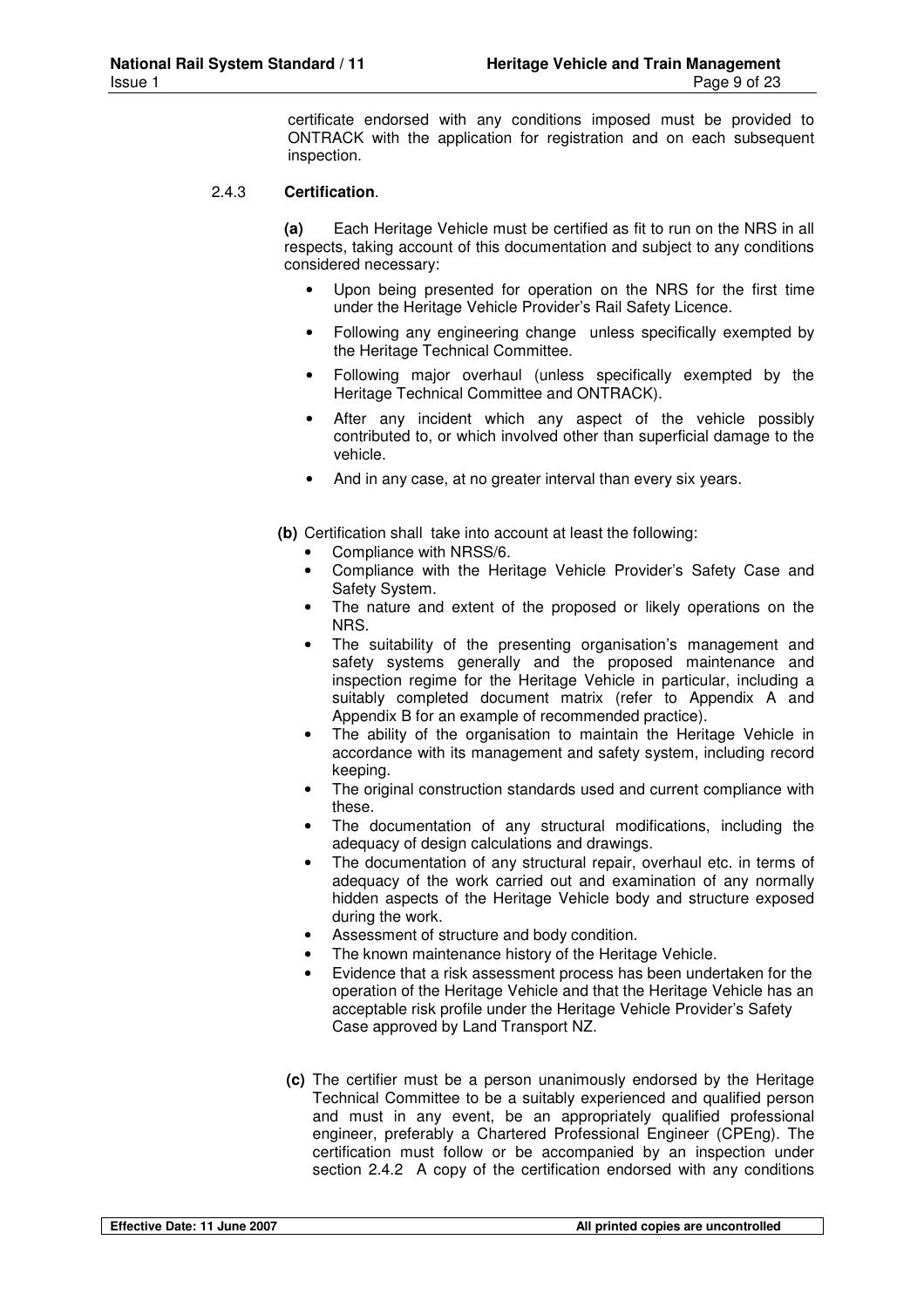imposed must be provided to ONTRACK with the application for registration and on each subsequent certification.

#### 2.4.4 **Inspection and Certification Periods**

The anniversary dates on which the next inspection or certification will fall due will not change provided that inspection and certification is carried out within the time frames and tolerances specified in Table 2, unless a separate certification is required under clause 2.4.3(a). In any case recertification resets the inspection and certification cycle to zero.

If inspection is carried out outside the time limits specified, the following will appy;

- the respective anniversary date will change to the date of the latest inspection
- the date when the next certification will fall due remains unchanged
- when the date of the next certification falls due, the inspection anniversary date then is reset to the re-certification date.

If re-certification is carried out outside the time limits specified, an annual inspection must still be carried out in accordance with section 2.4.3 and 2.4.5 at the time of re-certification, and the certification and annual inspection anniversary dates changed accordingly.

| <b>Period</b> | <b>Elapsed Time</b>                                                  | Inspection                      | <b>Certification</b> | Tolerance                                                                                |
|---------------|----------------------------------------------------------------------|---------------------------------|----------------------|------------------------------------------------------------------------------------------|
| 0             | Initial<br>Inspection/<br>&<br>Certification (or<br>Recertification) | Independent                     | Yes                  | Nil                                                                                      |
|               | 12 months,                                                           | Can be from own<br>organisation | No                   | $+1$ month                                                                               |
| 2             | 24 months                                                            | Independent                     | No.                  | $+1$ month                                                                               |
| 3             | 36 months                                                            | Can be from own<br>organisation | No.                  | $+1$ month                                                                               |
| 4             | 48 months                                                            | Independent                     | No.                  | $+1$ month                                                                               |
| 5             | 60 months                                                            | Can be from own<br>organisation | No.                  | $+1$ month                                                                               |
| 6             | 72 months                                                            | Independent                     | Yes                  | month<br>±1<br>(inspection),<br>$-1$ month /<br>$+3$<br>months<br>(for<br>certification) |

**Table 2** 

"Elapsed Time" is the time since the initial inspection and certification, or recertification (and associated independent inspection) following engineering change, overhaul or incident as per 2.4.3(a).

The "Tolerance" specifies the time band from the anniversary date in which inspections and certifications must be carried out to ensure continued currency.

After Period 6, the timetable recommences 12 months later at Period 1.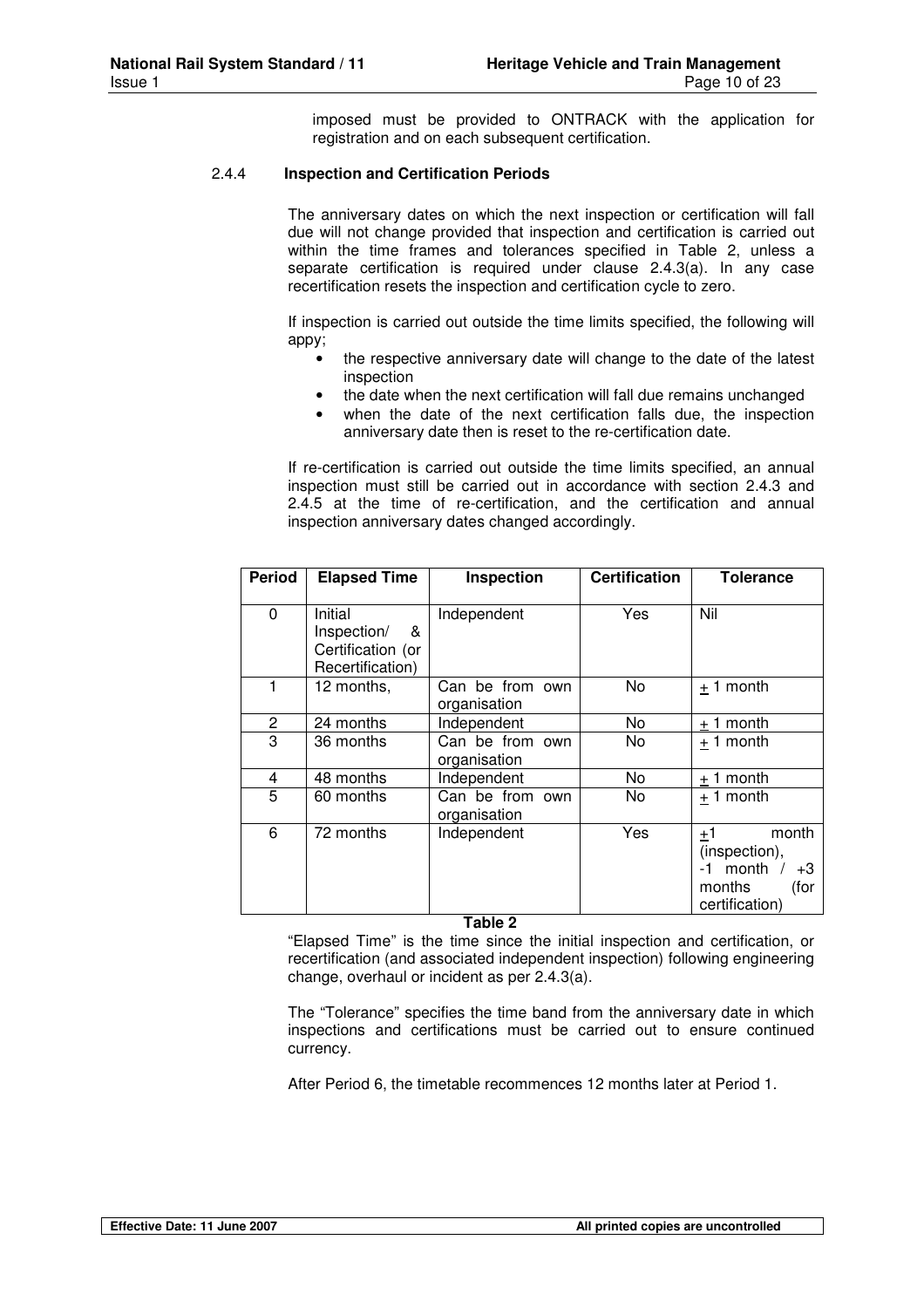#### 2.4.5 **Suspension and Cancellation of Registration**

Registration will be immediately suspended and therefore the authority to operate on the NRS will be temporarily withdrawn if the Heritage Vehicle does not pass any annual inspection (or is not re-inspected) as described in clauses 2.4.2 and 2.4.4.

A Heritage Vehicle that's registration has been suspended because it does not have a current inspection (but maintains current certification) may be reinspected and registration restored within 48 months of the date on which it last passed inspection; otherwise registration will be cancelled and it will need to follow the procedure for new entry vehicles. The re-inspection must be by an independent inspector. The cycle of annual inspections will then continue with the inspection anniversary date changed to that of the reinspection and the next annual inspection may be by an in-house inspector, unless that coincides with recertification under clause 2.4.3.

A Heritage Vehicle that's certification has expired will have its registration cancelled and therefore authority to operate on the NRS withdrawn.

Note if a registered Heritage Vehicle, whether current or suspended is modified and the modification is not managed in accordance with paragraph 3.5 the Heritage Vehicle's registration will be cancelled and therefore authority to operate on the NRS will be withdrawn.

#### 2.4.6 **Documentation to be Provided to ONTRACK**.

Heritage Vehicle Providers are to provide the following material in full with any application for registration of a new entry, a reinstated or modified existing Heritage Vehicle;

- Heritage Vehicle type and fleet number
- Previous Heritage Vehicle fleet numbers.
- Evidence that Land Transport NZ has approved (or will approve) a Safety Case or variation that permits the vehicle to run on the NRS.
- Evidence of passing the annual inspection.
- Evidence of vehicle certification
- Copy of the letter of endorsement from the Heritage Technical Committee.
- Details of ownership of the Heritage Vehicle and any lease arrangements, identifying the parties involved and their respective responsibilities for the condition and operation of the vehicle.
- Native class of Heritage Vehicle and original construction date.
- Description of the Heritage Vehicle and major components e.g. bogies, brakes, drawgear, structure, power system etc.
- General arrangement drawings for the Heritage Vehicle showing main features and details, including key dimensions and axle loads.
- Description of any modifications from original drawings, noting in particular any changes in purpose, operational methods, key dimensions or weights.
- Sufficient photographs to show the Heritage Vehicle's general arrangement, including interior arrangement where appropriate.
- Statement of intended function and operation of the Heritage Vehicle.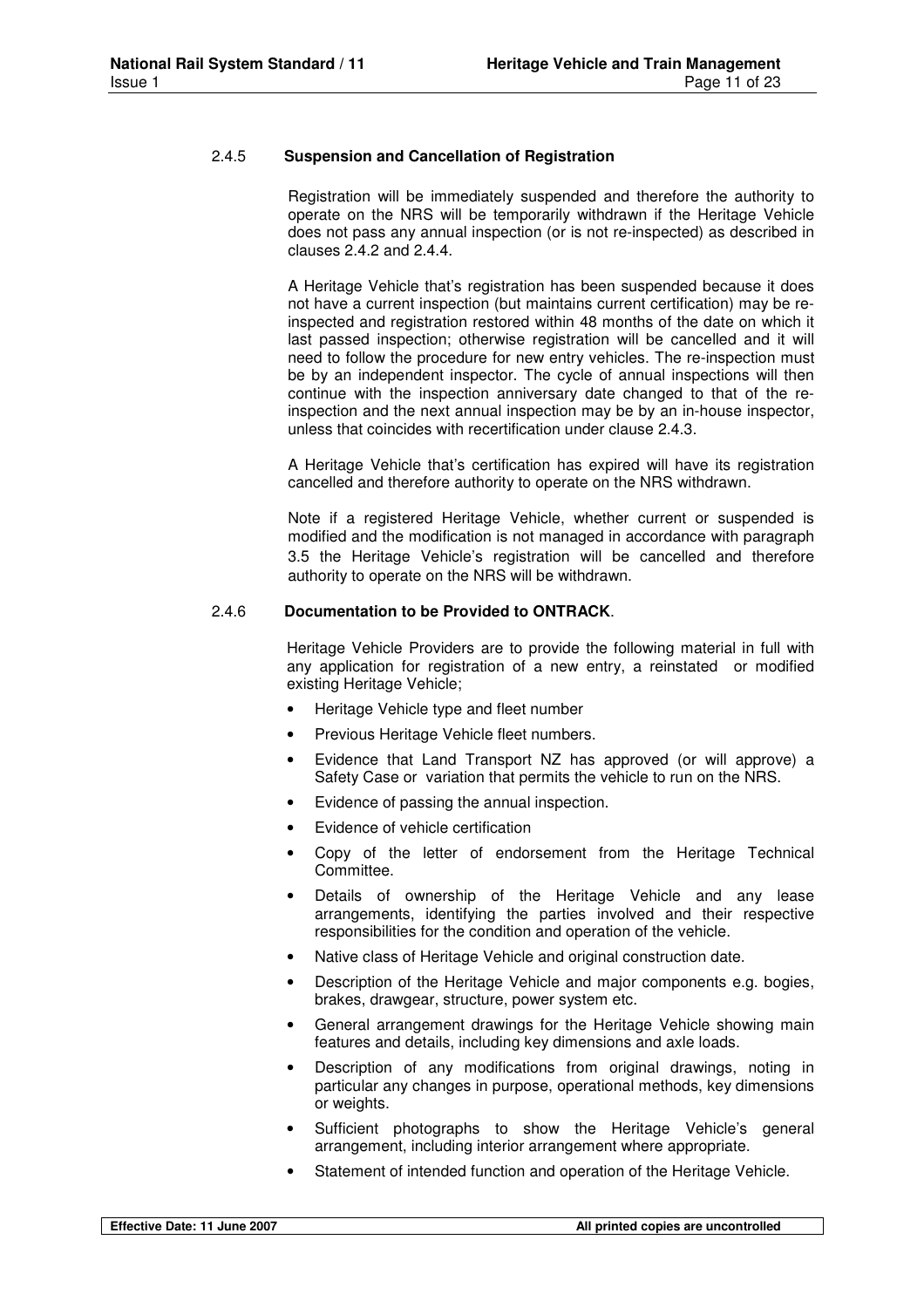Proposed operating regime including any associated risk mitigation provisions (e.g. speed, marshalling position, public access, etc.) taking into account crash worthiness and any other safety related features.

#### **2.5 Special Risk Assessments.**

ONTRACK will from time to time review the design and construction standards of Heritage Vehicles and conduct special risk assessments in respect to their operation on the NRS. Any outcomes from these special risk assessments in the form of operating restrictions or vehicle withdrawal from operating on the NRS will be issued by ONTRACK to FRONZ through the Heritage Technical and Operations Committees. Special risk assessment is in addition to those carried out by individual Operators and Heritage Vehicle Providers as part of their safety and management system, and to those provided for in the Common Access Terms or individual Operator's Access Agreements.

#### **2.6 Special Cases**

- 2.6.1 In recognition of the importance of New Zealand's rail heritage, museum or demonstration vehicles may be granted short term special purpose registration, at the discretion of ONTRACK, for limited operation for such occasions as centenaries, celebrations, commemorations and any such special occasion that ONTRACK and the Operators involved agree as being covered by this 'special case' category.
- 2.6.2 This short term special purpose registration provides for Heritage Vehicles that may not comply with this standard, current interoperability standards or any other rail standards. This registration will only be granted with special restrictions such as 'block of line', speed restrictions and any other special provisions deemed necessary by the Operators involved, Heritage Technical and Operational Committees or ONTRACK.
- 2.6.3 For guidance, it is envisaged that any individual Heritage Vehicles which gain the right to operate on the NRS under this special case category would do so no more frequently than once every three years. It is also envisaged that such events will generally be non-profit making train journeys to ensure that they are considered truly special events.
- 2.6.4 It is acknowledged that it is not practical to completely remove the risks inherent in operating these Heritage Vehicles on the NRS and thus operating restrictions will be put in place for these Heritage Vehicles to reduce the risk to as low as reasonably practicable whilst acknowledging the benefits to New Zealand's rail heritage of such special heritage events.
- 2.6.5 For information, any Operator involved will require a variation to its Rail Safety Case approved by Land Transport NZ to permit the operation of such Heritage Vehicles on the NRS.
- 2.6.6 Dead haulage between one locality and another will be by agreement between ONTRACK and the Operator providing haulage under its Rail Safety System. The Operator or Heritage Vehicle Provider will take responsibility for ensuring that the Rail Vehicle can be handled safely under any special conditions applicable.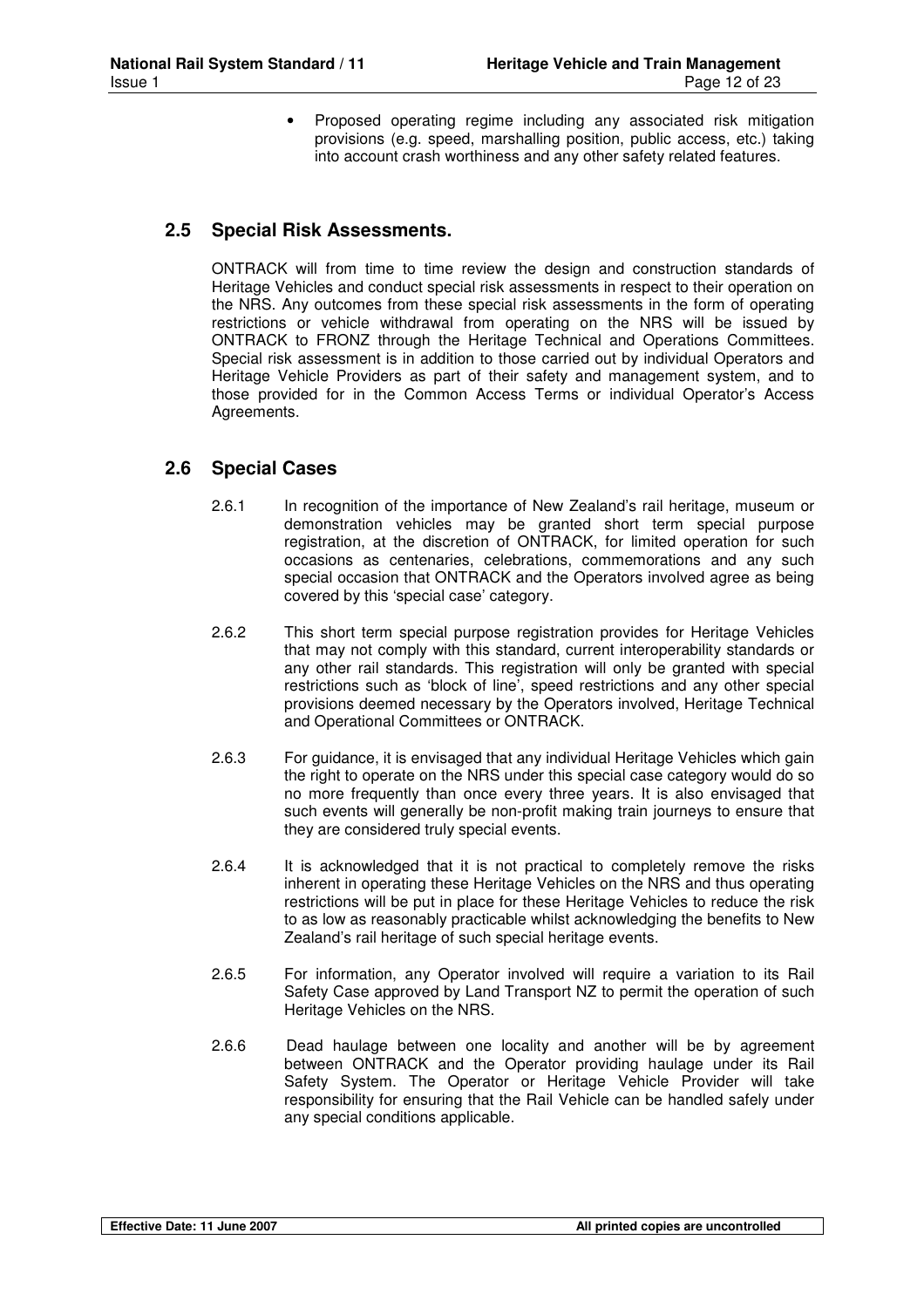### **3 MECHANICAL**

#### **3.1 NRSS/6**

NRSS/6, Engineering Interoperability, provides key requirements relating to Heritage Vehicles.

#### **3.2 Key Processes**

There are several processes in the effective management of Heritage Vehicles that require special mention in this Standard. Even though they may be part of Heritage Vehicle Providers' existing safety and management systems they are repeated here to ensure that all parties are aware of their importance, especially in the event of an incident where a failure of the relevant safety and management system requires a clear audit trail of events. All of the following items are subject to ONTRACK audit and should be key items for peer review.

#### **3.3 Codes and Standards.**

In the absence of sound alternatives contained in a Heritage Vehicle Provider's Safety System (approved as part of the Rail Safety Licence issued by Land Transport NZ) a Heritage Vehicle Provider will use the codes, standards and practices approved by the Heritage Technical Committee, which will apply in all respects to the design, construction (including vehicle body strength and crashworthiness), inspection and maintenance of vehicles. These codes and standards are generally accepted NZ rail heritage practice applicable to the NRS and any proposed alternative must be equivalent or better.

#### **3.4 Design and Construction**

Heritage Vehicle Providers must ensure in any submission to the Heritage Technical Committee that all aspects of design, construction, maintenance and operation are considered and are in accordance with good sound railway engineering practice, the requirements of all NRS Standards and, in the case of registration, are covered by the scope of their Rail Safety Licence.

#### **3.5 Modification**

Any proposed modification to any Heritage Vehicle that affects its structure, operation or function must be managed as an engineering change and submitted to and endorsed by the relevant Heritage Technical and/or Operations Committee as appropriate. Modifications include, but are in no way limited to, any change to passenger safety equipment (such as steps, gangways, handrails, barriers, glass, platforms, doors and gates) running gear, draw gear and brake gear, and any move away from standard parts or fittings. See also section3.6 "Engineering Change Procedure".

If the Heritage Vehicle to be modified is yet to be registered, the modification must be submitted to and endorsed by the relevant Heritage Technical and/or Operations Committee prior to submitting the application for registration of the Heritage Vehicle to ONTRACK.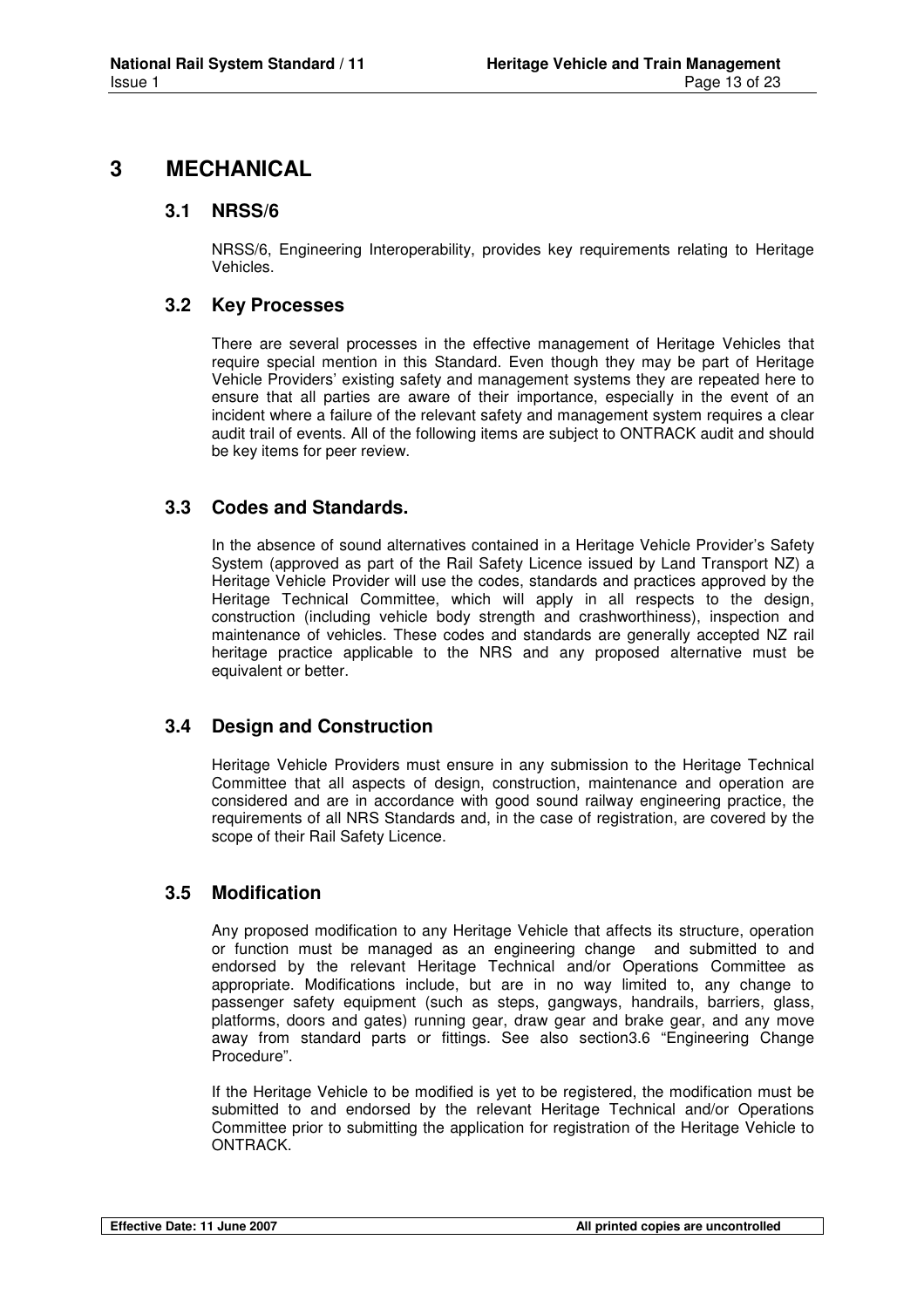If the Heritage Vehicle to be modified is already registered, (or registration has been suspended –see clause 2.4.5) the proposal must be submitted to and endorsed by the relevant Heritage Technical and/or Operations Committee and submitted to ONTRACK before the modification is carried out.

The registration of a Heritage Vehicle that has been modified without due process will be cancelled.

#### **3.6 Engineering Change Procedure.**

- 3.6.1 This is a critical area and the one most likely to cause Heritage Vehicle Providers the most liability.
- 3.6.2 Any change to any piece of rolling stock or component must only be made with due care and recognition of all the implications of that change.
- 3.6.3 Any change must be part of an engineering change management system and the controls must be robust to ensure that the competency levels of persons proposing, reviewing and making the change are well considered. Managers and engineers should err on the side of caution and ensure that appropriate persons are making the decisions as to the adequacy and efficacy of any change proposed.
- 3.6.4 The change system must record each and every change. This does not include rotable changes and the like but does include modifications, alterations and additions to any part of any rolling stock.
- 3.6.5 The management of engineering change proposals with respect to registration and certification is described in paragraph.3.5.

#### **3.7 Maintenance Records.**

Maintenance tasks whether scheduled or unscheduled must be recorded and the records be available for the appropriate period of time after the maintenance task and, at a minimum, must be held for at least seven years. These records must include the name of staff involved and the supervising person for the staff.

#### **3.8 Inspection & Certification Records.**

All vehicle inspection and certification sheets for each scheduled inspection and/or certification must be retained for an appropriate period (of at least seven years) that provides an adequate audit trail for both the inspection and certification undertaken and the personnel involved.

#### **3.9 Operating Records.**

Log books or similar recording methods for faults and repairs undertaken on vehicles must be retained by Heritage Vehicle Providers to demonstrate that adequate actions are being taken by repair and maintenance staff. These must be retained for at least seven years.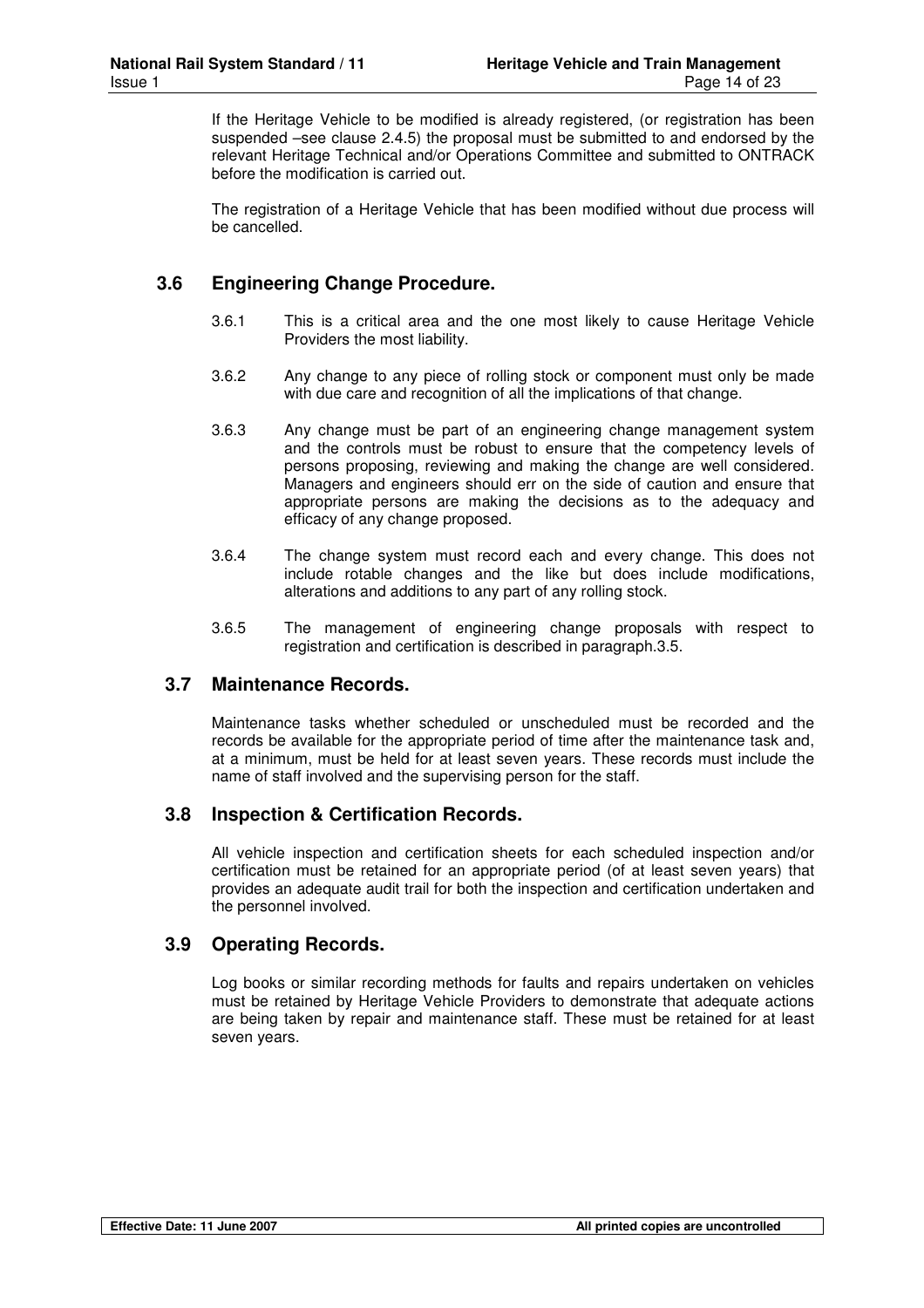## **4 RAIL OPERATIONS**

#### **4.1 NRSS/7**

NRSS/7 Rail Operations Interoperability provides key requirements relating to the operation of Heritage Vehicles.

#### **4.2 Heritage Operating Manual**

The Heritage Operating Manual provides rail operating procedures applicable to trains containing Heritage Vehicles not otherwise covered in NRSS/7. A Heritage Operator who is managing the operation of such trains on the NRS where access to the NRS is covered by a Heritage Access Agreement, must comply with the Heritage Operating Manual, unless alternative arrangements are agreed to by ONTRACK.

#### **4.3 Risk Management**

All proposed train trips involving Heritage Vehicles must be subject to a risk screening process in accordance with NRSS/4. This exercise should be jointly conducted by all parties involved.

#### **4.4 Rail Personnel**

- 4.4.1 Where one Operator provides rail personnel to another Operator, the Operator providing the personnel remains responsible for ensuring that:
	- (a) the personnel supplied:
		- hold all required technical qualifications for the service to be performed (including the correct certification for the Rail Vehicle type), and
		- have completed current safety observation and theory assessments (or alternatively applicable approved formal safety refresher training) which will remain current during the period of service supply, and
		- have current medical fitness certificates and that they remain so during the period of service supply, and
	- (b) any corrective actions identified as a result of any occurrence, audit or review involving the rail personnel supplied under the terms of any such contract are acted upon and the status of any such corrective action is advised to the other party to provide assurance that deficiencies have been corrected.
- 4.4.2 Where one Operator engages contracted Rail Personnel from another Operator, the engaging Operator remains responsible for ensuring that:
	- the physical operation of the service/s are conducted in accordance with its approved Rail Safety Case; and
	- the Rail Personnel are in a fit and proper state to commence duty, with all hours of work and rest requirements complied with, and
	- those Rail Personnel are appropriately managed and instructed whilst operating under the Rail Licence of the party operating the rail service; and
	- investigation of occurrences and initiation/closure of identified corrective actions involving those rail personnel are conducted in accordance with its approved Rail Safety Case, and
	- the party providing the Rail Personnel is immediately notified of any occurrence involving the Rail Personnel supplied under the terms of any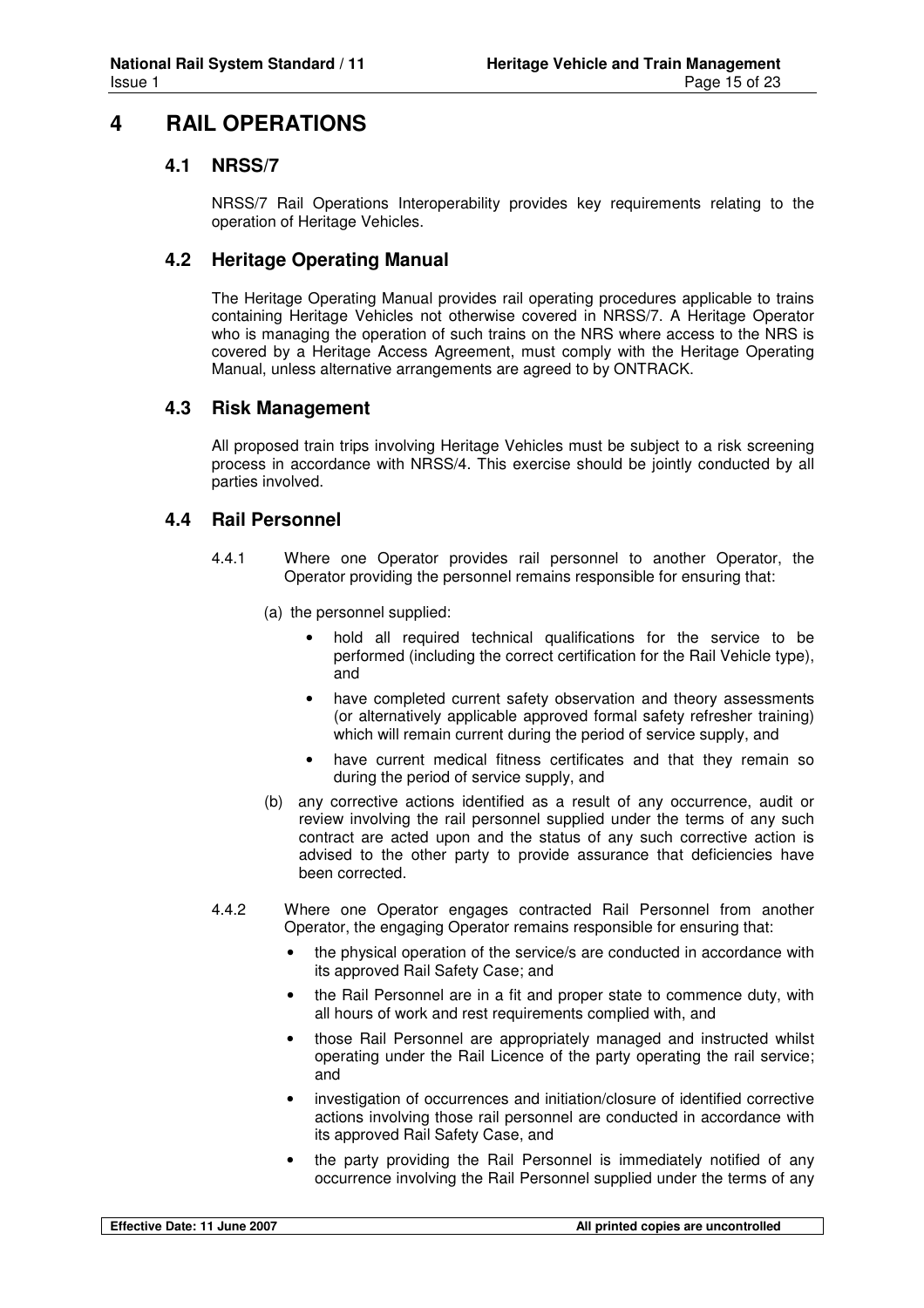such contract and is, where appropriate, involved in the investigation process; and

the party providing the Rail Personnel is notified of any concerns they have in relation to Rail Personnel supplied including, if appropriate, requesting report back on the status of corrective actions where these have been identified as relating to these Rail Personnel as a result of any investigation, audit or review of the arrangements.

#### **4.5 Operating Demarcations**

- 4.5.1 A Heritage Operator may hire locomotives, passenger cars and /or other rail vehicles from other Operators or a Heritage Vehicle Provider. Similarly, an Operator may hire Heritage Vehicles from a Heritage Vehicle Provider to use on its own scheduled or special charter train services.
- 4.5.2 A Heritage Operator may rely on others for the provision of locomotive crew and some support crew as well as hiring rolling stock from other Operators or Heritage Vehicle Providers. If other participants provide the staff or vehicles, they shall also comply with the provisions of this Standard in their own right.
- 4.5.3 By agreement, Heritage Vehicle Providers supplying Heritage Vehicles for use by another Operator may provide an owners representative to provide designated technical and operational support.
- 4.5.4 A Heritage Operator who hires Rail Vehicles and/or Rail Personnel in accordance with clauses 4.5.1. and 4.5.2 from another Operator under that Operator's Rail Licence, will be required to enter into an agreement with each Operator outlining clear demarcation of rail safety responsibilities.
- 4.5.5 The ONTRACK Bulletin will specify the Operator taking overall rail safety system responsibility together (with any special arrangements applicable), regardless of whether vehicles or staff are provided by other parties. The train will then be deemed to be operating under the Rail Licence of the Operator taking overall responsibility.

An example of interaction between Operators: Operator A arranges and operates a train using its passenger cars and Train Manager/Guard, a locomotive provided by Heritage Vehicle Provider B, and driven by locomotive engineers from Operator C in which case Operator A takes overall

responsibility for the safety of the train, under its Safety Case, relying on:

- its own licensed Rail Safety System as it relates to interaction with the licensed Rail Safety Systems of other Operators and Heritage Vehicle Providers.
- its own licensed Rail Safety System for train management, passenger safety and provision of passenger cars fit for main line operation;
- the licensed Rail Safety System of Heritage Vehicle Provider B for the provision of the locomotive fit for main line operation;
- the licensed Rail Safety System of Operator C for the provision of locomotive engineers qualified to drive on the National Rail System and driving and controlling the locomotive.

In this example Heritage Vehicle Provider B will have a safety system covering the provision of its locomotive fit for main line operation but it might not be a main line Operator in its own right in terms of holding a Rail Licence covering the operations of trains on the NRS (including train management and passenger safety).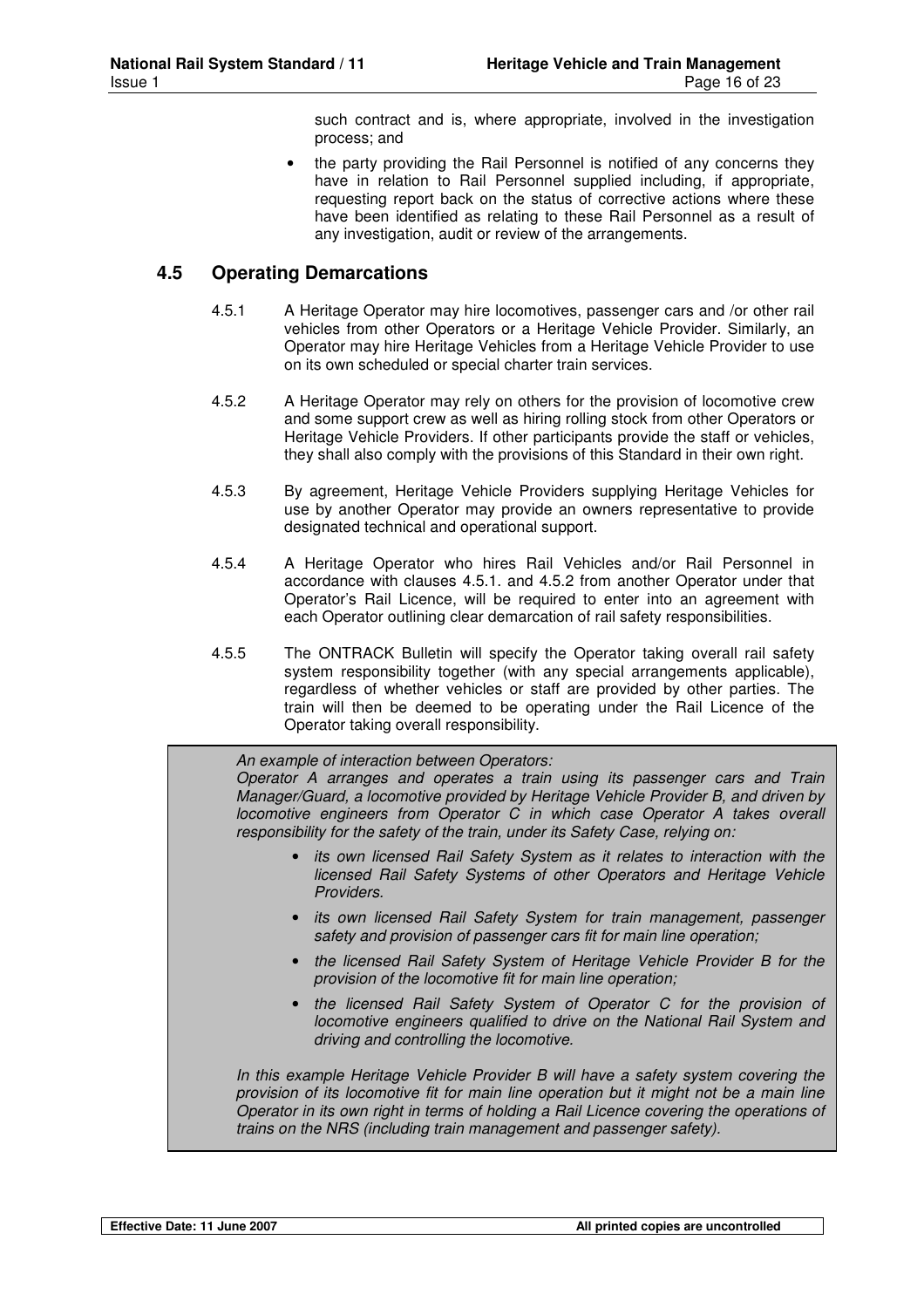## **5 SAFETY AND MANAGEMENT MANUAL TEMPLATE**

Appendices A and B, the Safety and Management Manual template and list of documents, have been provided as guidance to assist Heritage Participants develop their systems and to obtain a new, or variation to their current, rail licences for operation on the NRS.

## **6 INDUSTRY COMMITTEES**

FRONZ and ONTRACK have established two joint technical Committees to assist in the efficient and effective management and ongoing development of Heritage Vehicle and heritage train operations on the NRS. FRONZ will lead these committees and ONTRACK will provide secretarial and professional support to them. Existing and intending Heritage Participants must conform to the Committees' requirements. The committees are:

- Heritage Technical Committee (HTC)
- Heritage Operations Committee (HOC)

The terms of reference for these committees are listed in Appendices C & D respectively.

These committees provide technical and operating expertise for heritage operations. Their purpose is to ensure that the heritage operating and mechanical systems and procedures set out heritage best practice and the approval processes for change are professionally managed.

## **7 APPENDICES**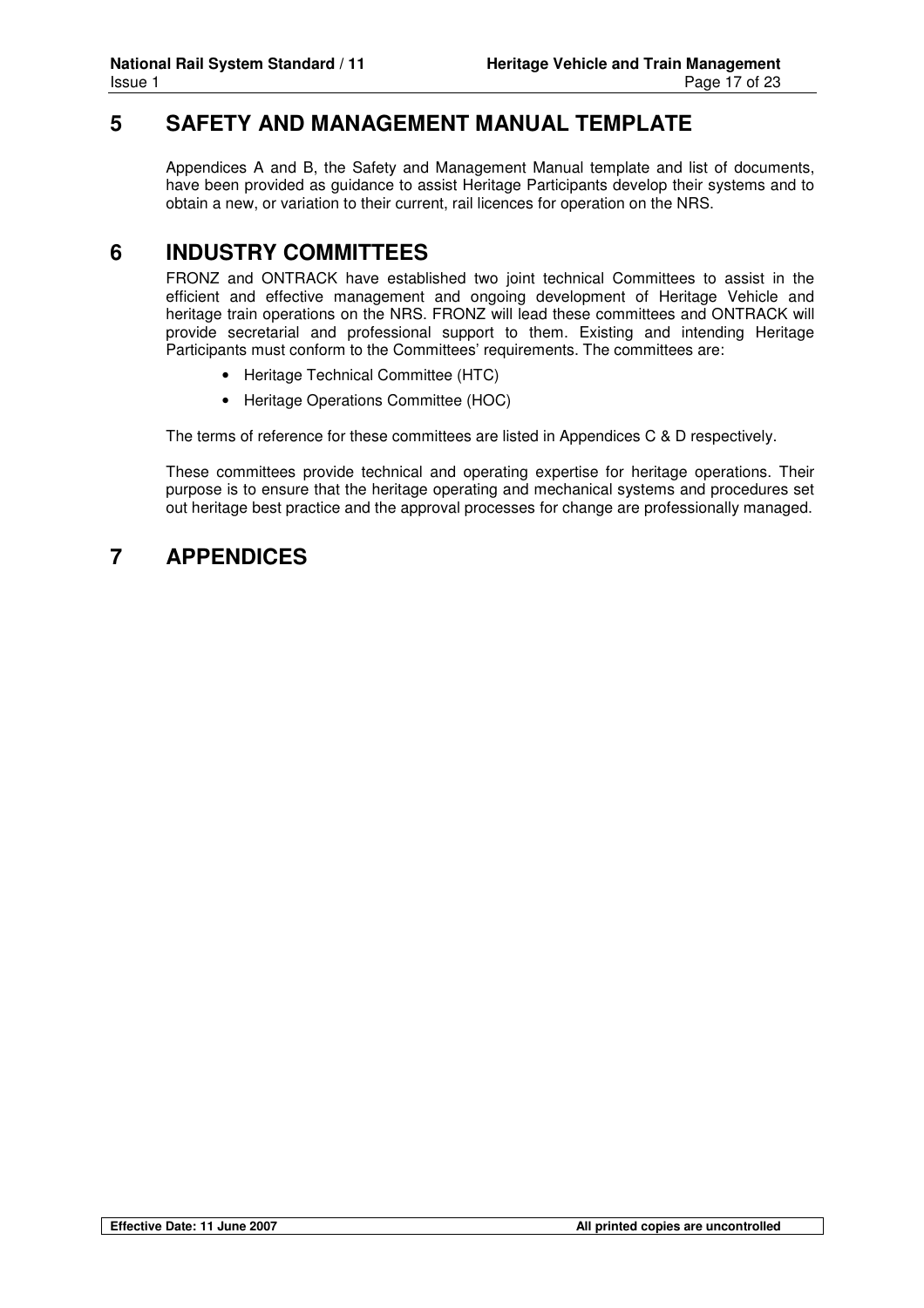#### **Appendix A. Safety & Management System Template**



**Effective Date: 11 June 2007 All printed copies are uncontrolled All printed copies are uncontrolled**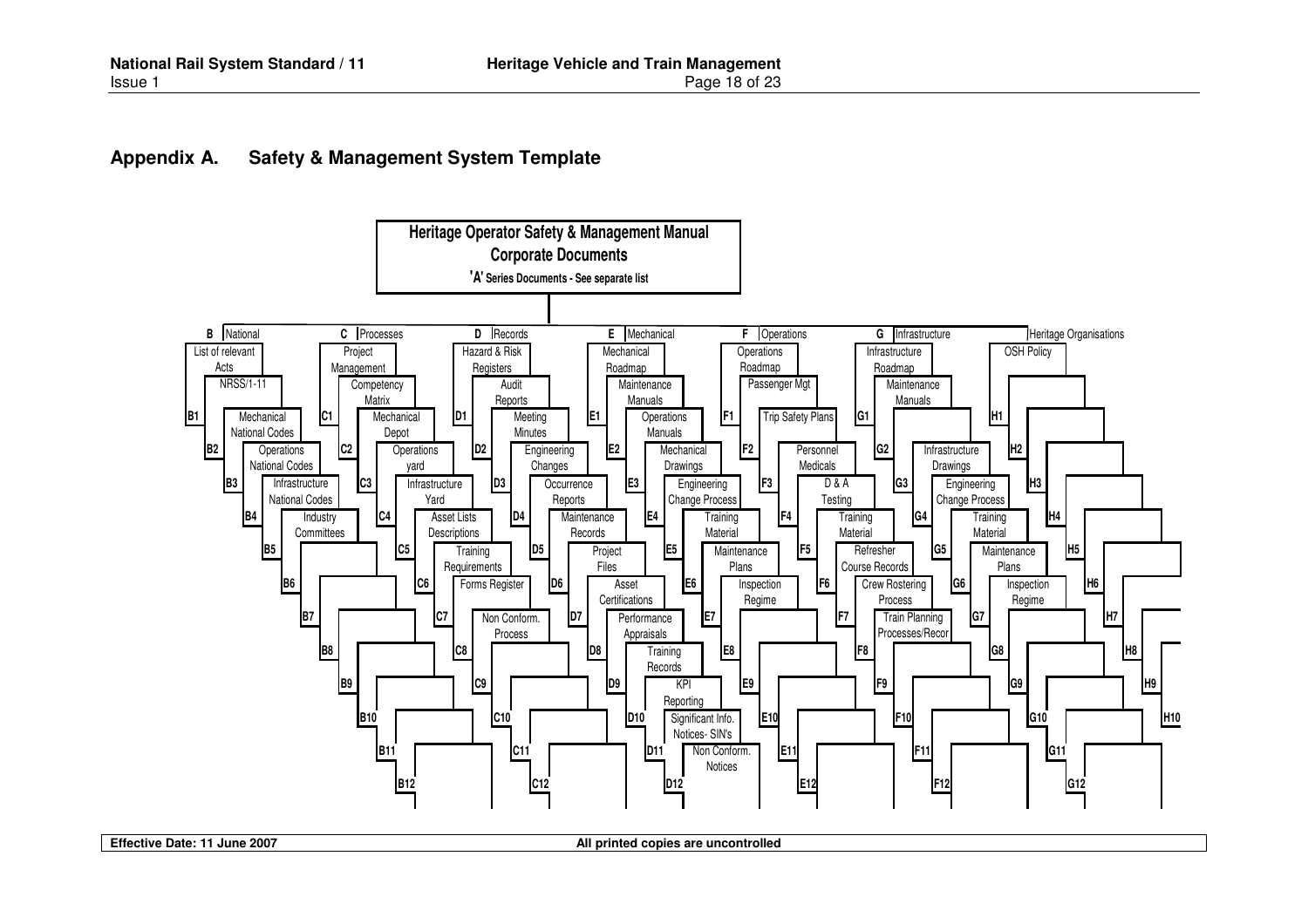## **Appendix B. "A"-series Documents**

| Doc.             |                                    |                                                             |
|------------------|------------------------------------|-------------------------------------------------------------|
| Ref.             | <b>Description of Document</b>     | <b>Comments</b>                                             |
| A1               | Organisation name, address etc     | Formal registered name of organisation and addresses.       |
| $\overline{A2}$  | Scope of organisation              | Statement of scope of license and organisations activities  |
| A3               | Roadmap of organisation docs       | A roadmap showing the suite of documents in the system      |
| $\overline{A4}$  | Definitions and abbreviations      | NRSS/1 etc                                                  |
| A <sub>5</sub>   | Safety policy & objectives         | Organisation safety policy, objectives and procedures       |
| A <sub>6</sub>   | Occupational Health & Safety       | OSH policy, objectives and compliance procedures            |
| $\overline{A7}$  | Management                         | Heritage Organisation specific                              |
| $\overline{AB}$  | Organisation structure & charts    | Charts for whole organisation and position holders          |
| $\overline{A9}$  | Position descriptions              | Full set of PDs with competencies and responsibilities      |
| A10              | Hazard & risk management           | Org. policy on risk management. NRSS/4                      |
| A11              | Interoperability arrangements      | NRSS/6&7 Policy statement etc.                              |
| A12              | KPI's & reporting arrangements     | Suite of KPI's and reporting requirements                   |
| $\overline{A13}$ | Audit process                      | Org. policy on internal & external audits. NRSS/4           |
| A14              | Communication between operators    | Ops, Eng, etc Joint Operating Plans, HITC                   |
| A15              | Fitness of rail personnel          | Recruitment policy and medical testing regime               |
| A16              | Consultation with rail personnel   | Consultation statement and process for staff & service orgs |
| A17              | <b>Safety Reviews</b>              | Change management and regular reviews                       |
| A18              | Occurrence management              | Org. policy on occurrence management. NRSS/10               |
| A19              | Certifications                     | Current status of staff, vehicles, equipmentb buildings etc |
| A20              | Document & data control            | Policy & method of org. document and data control.          |
| A21              | Meeting & committee structure      | Register of all meetings, frequency & attendees             |
| A22              | Distribution list for documents    | Full list of all documents & distribution list              |
| A23              | Rail Service License               | Copy of current Rail Service License                        |
| A24              | <b>Common Access Terms</b>         | Copy of current CAT document                                |
| A25              | <b>Access Agreement</b>            | Copy of current access agreement with ONTRACK               |
| A26              | Insurance policy                   | Copy of applicable insurance policy for mainline operations |
| A27              | <b>FRONZ</b> status                | FRONZ letter stating status of FRONZ membership             |
| A28              | Contracts and agreements           | Heritage Organisation specific                              |
| A29              | Administration                     | Heritage Organisation specific                              |
| A30              | Marketing                          | Heritage Organisation specific                              |
| A31              | <b>Sales</b>                       | Heritage Organisation specific                              |
| A32              | Finance                            | Heritage Organisation specific                              |
| A33              | Commercial                         | Heritage Organisation specific                              |
| A34              | Reserved for Heritage Organisation | Heritage Organisation specific                              |
| A35              | Reserved for Heritage Organisation | Heritage Organisation specific                              |
| A36              | Reserved for Heritage Organisation | Heritage Organisation specific                              |
| A37              | Reserved for Heritage Organisation | Heritage Organisation specific                              |
| A38              | Reserved for Heritage Organisation | Heritage Organisation specific                              |
| $\overline{A39}$ | Reserved for Heritage Organisation | Heritage Organisation specific                              |
| A40              | Reserved for Heritage Organisation | Heritage Organisation specific                              |
| A41              | Reserved for Heritage Organisation | Heritage Organisation specific                              |
| A42              |                                    |                                                             |
| A43              |                                    |                                                             |
| A44              |                                    |                                                             |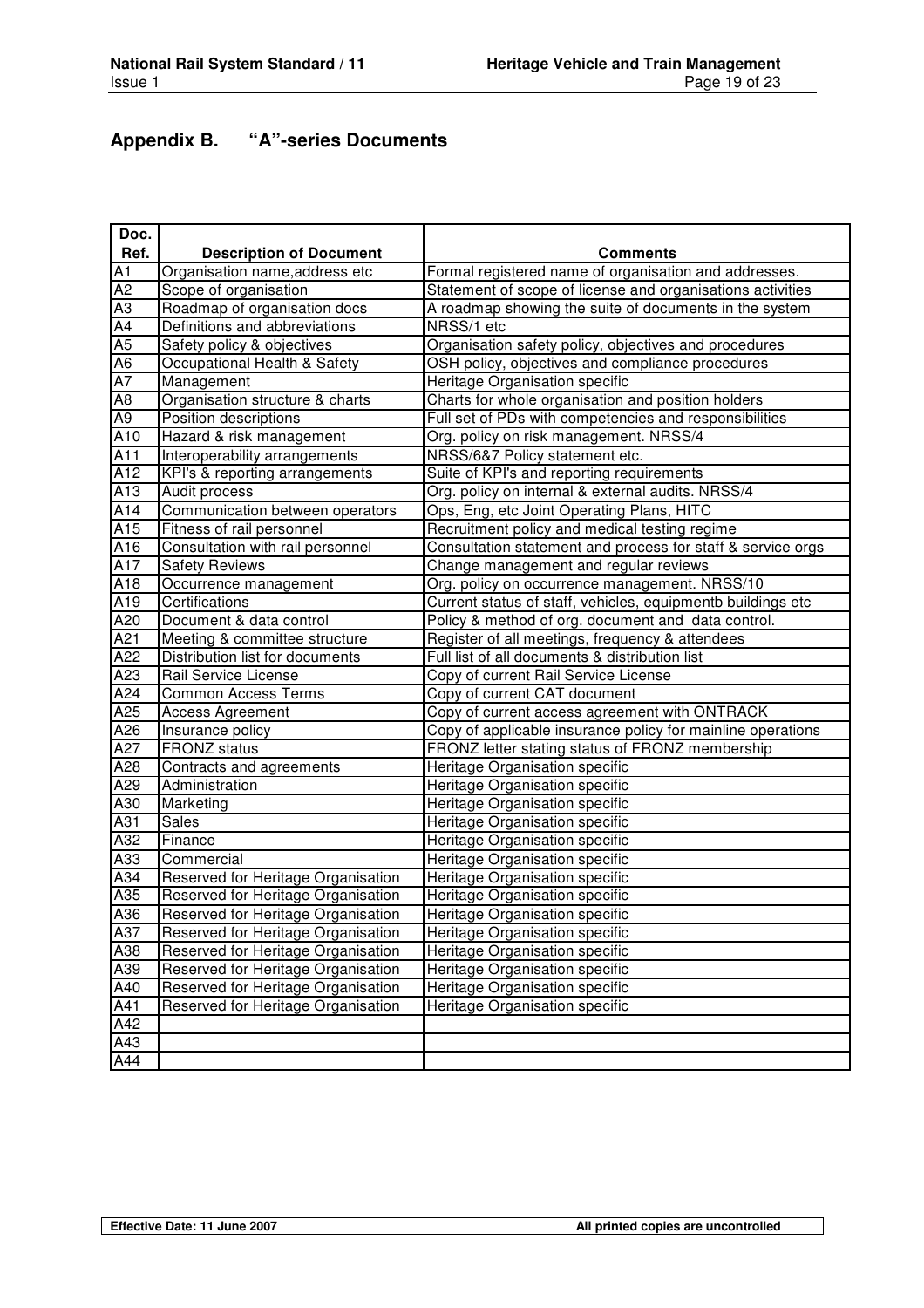## **Appendix C. Heritage Technical Committee (HTC) Terms of Reference**

| Purpose | 1. The Heritage Technical Committee (HTC) provides the Heritage<br>Participants with a body to review and approve national standards,<br>significant engineering changes, documents and staff and rail<br>vehicle certifications. It will also provide a forum for discussion of<br>national technical issues to apply best rail practice for all matters<br>relating to the management of Heritage Vehicles certified or<br>intended to be certified to operate on the National Railway System. |
|---------|--------------------------------------------------------------------------------------------------------------------------------------------------------------------------------------------------------------------------------------------------------------------------------------------------------------------------------------------------------------------------------------------------------------------------------------------------------------------------------------------------|
|         | 2.<br>It will act to raise standards, spread technical knowledge and<br>expertise, and give technical guidance to Heritage Participants.<br>FRONZ will lead the Committee and ONTRACK will support it by<br>providing:                                                                                                                                                                                                                                                                           |
|         | appropriate membership from within ONTRACK;<br>secretarial support; and<br>access to ONTRACK technical expertise.                                                                                                                                                                                                                                                                                                                                                                                |
|         | <b>ONTRACK as Access Provider and Network Controller reserves the</b><br>3.<br>right not to accept the Committee's decisions or recommendations.                                                                                                                                                                                                                                                                                                                                                 |
| Scope   | 1. Provide technical advice to industry membership.<br>Review, advise and endorse, subject to certification by a Chartered<br>2.<br>Professional Engineer, proposed significant engineering changes to<br>Heritage Vehicles or other rail vehicles to be used by Heritage<br>Participants.                                                                                                                                                                                                       |
|         | Manage rail vehicle certification requirements.<br>3.<br>Maintain a list of "up and coming new entry vehicles" that Heritage<br>4.<br>Vehicle Providers advise they intend to put through the the process<br>to get on ONTRACK register.                                                                                                                                                                                                                                                         |
|         | Establish a pre-registration process for up and coming new entry<br>5.<br>heritage vehicles to the NRS.<br>Establish a staff certification system for specific rolling stock<br>6.<br>maintenance tasks, e.g. brake testing, wheel inspection and                                                                                                                                                                                                                                                |
|         | readings, inter-car connection inspections, drawgear coupling<br>inspections.<br>Review all applications for Rail Licences or significant technical<br>7.                                                                                                                                                                                                                                                                                                                                        |
|         | variations to an existing Rail Licence by Heritage Participants to<br>ensure the relevant guidelines are being applied.<br>8. Provide a system of registering Heritage Vehicle maintenance                                                                                                                                                                                                                                                                                                       |
|         | documentation as part of FRONZ Heritage Vehicle standards.<br>Review and advise on the content of the safety & management<br>9.<br>system template                                                                                                                                                                                                                                                                                                                                               |
|         | 10. Initiate special risk assessments as occurrence trends, outputs from<br>audit reports or significant changes in operating patterns become a<br>concern.<br>11. Monitor peer review development                                                                                                                                                                                                                                                                                               |
|         | 12. Interface with Toll NZ on technical matters<br>13. Parties to be consulted on issues affecting their organisations<br>include;                                                                                                                                                                                                                                                                                                                                                               |
|         | RMTU (for employee relevant issues affecting their members)<br>$\bullet$<br>FRONZ members who operate on the main line<br>Category A members (as defined in NRSS/2) for any liaison<br>٠<br>required with the Joint Technical Committee for Engineering<br>Interoperability.                                                                                                                                                                                                                     |
|         |                                                                                                                                                                                                                                                                                                                                                                                                                                                                                                  |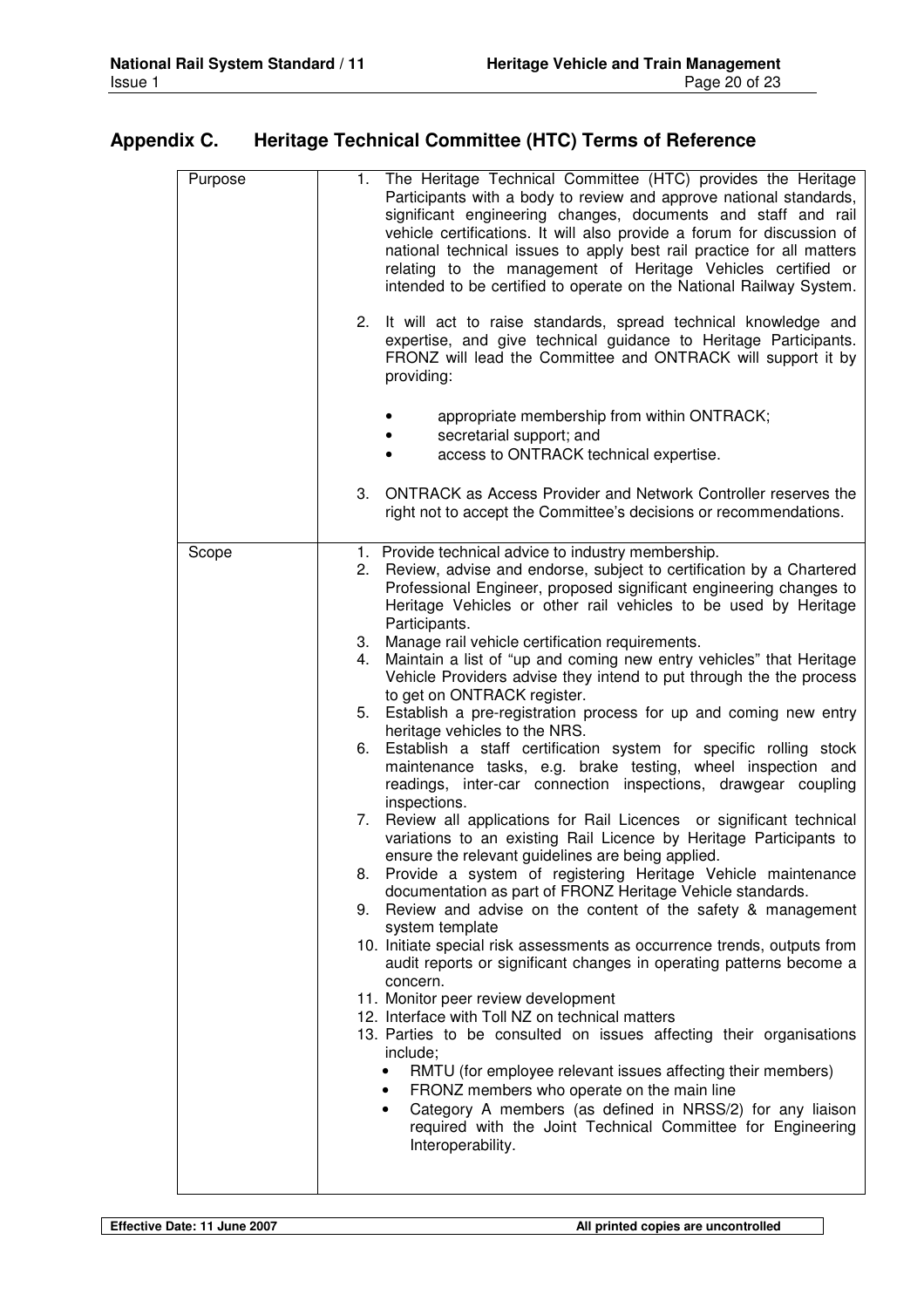| Membership             | The chairperson should always be a FRONZ appointee to ensure that the<br>organisation is led by the national Heritage Participants' body.                                                                                                                                                                                                                                                                                                                                     |                                                                   |                          |  |  |
|------------------------|-------------------------------------------------------------------------------------------------------------------------------------------------------------------------------------------------------------------------------------------------------------------------------------------------------------------------------------------------------------------------------------------------------------------------------------------------------------------------------|-------------------------------------------------------------------|--------------------------|--|--|
|                        | Membership will be for 12 months made up of representatives as follows:                                                                                                                                                                                                                                                                                                                                                                                                       |                                                                   |                          |  |  |
|                        | <b>Position</b><br><b>Appointed By</b><br><b>Preferred Background</b>                                                                                                                                                                                                                                                                                                                                                                                                         |                                                                   |                          |  |  |
|                        | Chair                                                                                                                                                                                                                                                                                                                                                                                                                                                                         | <b>Experienced FRONZ</b><br>member with engineering<br>experience | <b>FRONZ</b>             |  |  |
|                        | Secretary                                                                                                                                                                                                                                                                                                                                                                                                                                                                     | <b>ONTRACK staff</b>                                              | <b>ONTRACK</b>           |  |  |
|                        | Member                                                                                                                                                                                                                                                                                                                                                                                                                                                                        | <b>TGR</b>                                                        | <b>TGR</b>               |  |  |
|                        | Member                                                                                                                                                                                                                                                                                                                                                                                                                                                                        | <b>ONTRACK</b> professional<br>engineer                           | <b>ONTRACK</b>           |  |  |
|                        | Member x 2                                                                                                                                                                                                                                                                                                                                                                                                                                                                    | Independent rail industry<br>professional engineer                | ONTRACK/<br><b>FRONZ</b> |  |  |
| Meeting<br>frequency.  | The committee will meet as required to meet the requirements for Heritage<br>Participants obtaining Rail Licences for operation of their Heritage<br>Vehicles on the National Rail System. The ongoing frequency of meetings<br>should be no more than quarterly unless specific urgent business dictates<br>otherwise.                                                                                                                                                       |                                                                   |                          |  |  |
| Funding                | In general costs will lie where they fall however specific funding sources<br>for obtaining specific external technical, legal or other advice or services<br>will be established by the committee as required.                                                                                                                                                                                                                                                               |                                                                   |                          |  |  |
| Review of<br>Processes | Review by HTC after considering submissions from parties involved in<br>$\bullet$<br>the consultative process including LTNZ as Regulator.<br>Where consensus is unable to be reached final decision rests with<br>$\bullet$<br>ONTRACK.<br>Submitters will be provided with a response and any reasons for non-<br>٠<br>acceptance.                                                                                                                                          |                                                                   |                          |  |  |
| Records                | Full minutes of all meetings shall -;<br>be kept by the permanent Secretariat<br>be retained for a minimum of seven (7) years<br>include the outcome of any separate submissions made.<br>include any non-acceptance of decisions by a voting member<br>include the outcome of any specific submission made.<br>All correspondence relating to submissions, consultation and promulgated<br>changes will be maintained as required by ONTRACK document control<br>procedures. |                                                                   |                          |  |  |
| Venues                 |                                                                                                                                                                                                                                                                                                                                                                                                                                                                               | Provided by ONTRACK or set by mutual agreement.                   |                          |  |  |
| Note                   | The HTC has been established at the time of the introduction of the<br>Railways Act 2005 and the directive by ONTRACK's shareholding<br>ministers to assist Heritage Participants to move from operating under the<br>Toll NZ Rail Licence and to assist them to move to self-sufficiency for the<br>management and operation of heritage trains and vehicles.                                                                                                                |                                                                   |                          |  |  |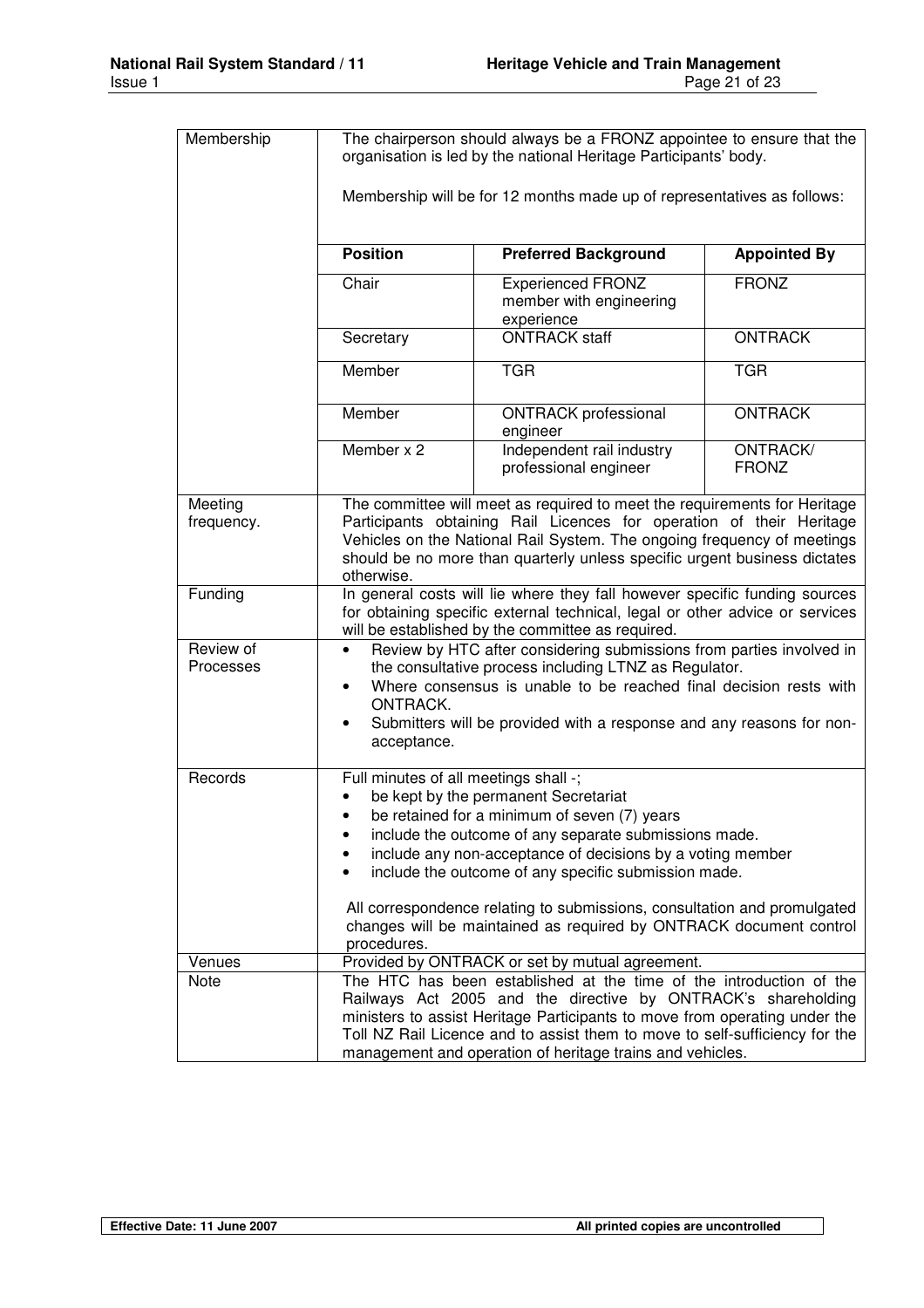## **Appendix D. Heritage Operations Committee (HOC) Terms of Reference**

| Purpose | 1. The Heritage Operations Committee (HOC) provides main line<br>Heritage Operators with technical leadership, direction<br>and<br>professional technical guidance for matters relating to the<br>management of train operations on the National Rail System.                                                                                                                                                                                                                                                                                                                                                                                                                     |
|---------|-----------------------------------------------------------------------------------------------------------------------------------------------------------------------------------------------------------------------------------------------------------------------------------------------------------------------------------------------------------------------------------------------------------------------------------------------------------------------------------------------------------------------------------------------------------------------------------------------------------------------------------------------------------------------------------|
|         | 2. It will act to raise standards, spread technical knowledge and<br>expertise, and give technical guidance to Heritage Operators.<br>FRONZ will lead the Committee and ONTRACK will support it by<br>providing:                                                                                                                                                                                                                                                                                                                                                                                                                                                                  |
|         | appropriate membership from within ONTRACK;<br>secretarial support; and<br>access to ONTRACK technical expertise.                                                                                                                                                                                                                                                                                                                                                                                                                                                                                                                                                                 |
|         | <b>ONTRACK as Access Provider and Network Controller reserves the</b><br>3.<br>right not to accept the Committee's decisions or recommendations.                                                                                                                                                                                                                                                                                                                                                                                                                                                                                                                                  |
| Scope   | 1. Provide rail operating advice to Heritage Operators operating on the<br>National Rail System<br>2. Develop, review and endorse for ONTRACK's approval operating<br>procedures that provide best rail practice and ensure compliance<br>with NRSS/7, Rail Operations Interoperability, including:<br>Processes to enable Heritage Operators to obtain Rail Safety<br>$\bullet$<br>Licences for passenger management and safety systems for<br>heritage operations on the NRS.<br>Processes to enable Heritage Operators equipment to operate<br>under the Rail Licences of other Operators.<br>Manage the on-going development of the Heritage Operating<br>$\bullet$<br>Manual |
|         | 3. Co-ordinate training requirements and priorities across all Heritage<br>Operators.<br>4. Initiate special risk assessments as occurrence trends, outputs from<br>audit reports or significant changes in operating patterns become a<br>concern.<br>5. Parties to be consulted on issues affecting their organisations<br>include;<br>RMTU (for employee relevant issues affecting their members)<br>FRONZ members who operate on the main line<br>Category A members (as defined in NRSS/2) for any liaison<br>required with the Joint Technical Committee for Rail Operating<br>Rules and Procedures.                                                                        |